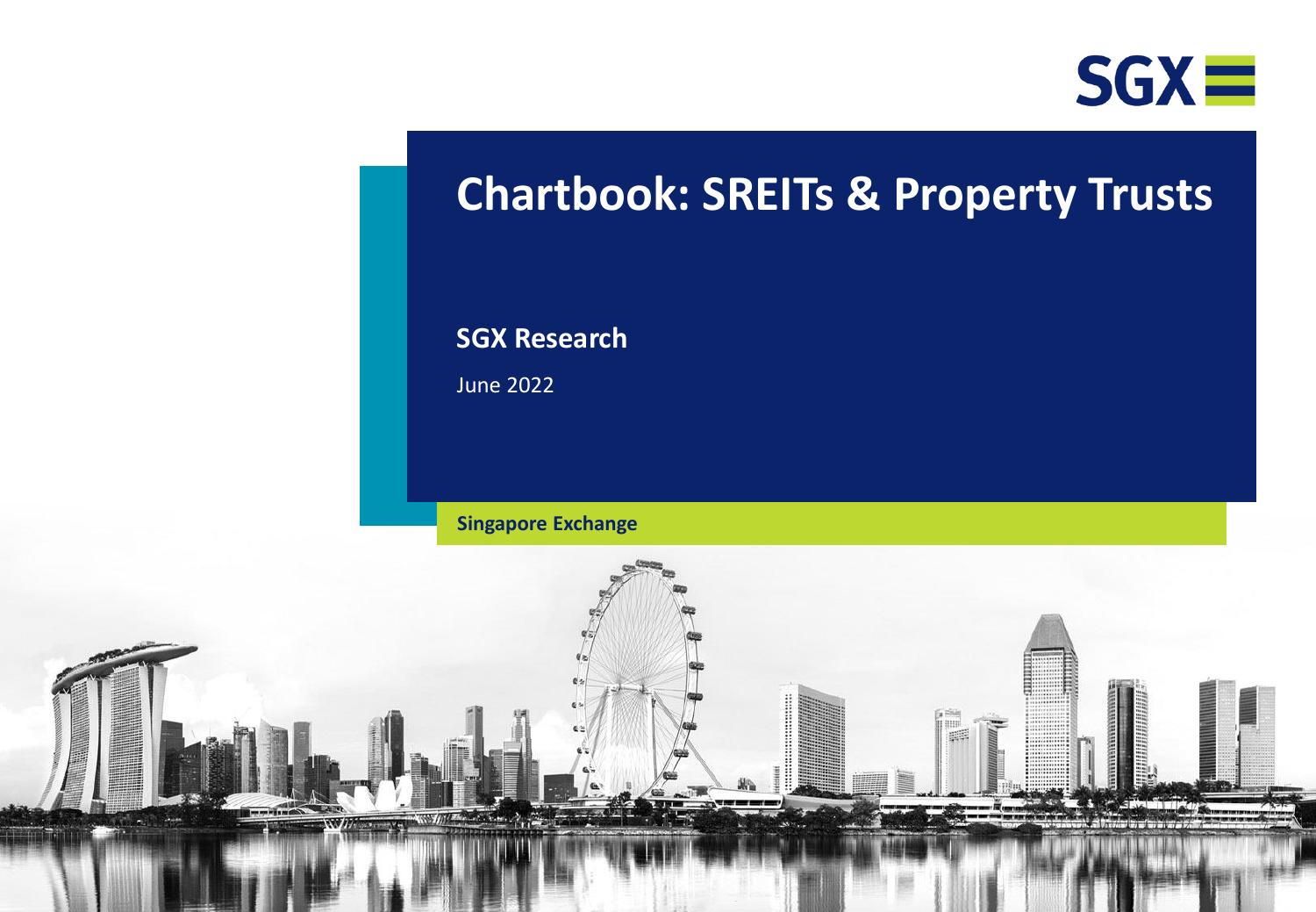# **Singapore is one of Asia's largest REIT & Property Trusts markets**



| No. of trusts | <b>Market Cap</b> | <b>Avg. Div Yield</b> | Avg. $P/B$ | 1 yr SDAV |  |  |
|---------------|-------------------|-----------------------|------------|-----------|--|--|
| 43            | S\$111B           | 6.4%                  | 0.92x      | S\$287m   |  |  |

- Singapore has **43 REITs & Property Trusts** with a combined market capitalisation of S\$111B, representing c.12% of Singapore's overall listed stocks
- **EXECTS** have a regulated gearing ratio limit of 50%
- **The REITs & Property Trusts offer wide diversity** across property sub-segments *(chart on the right)*
- REIT Indices:

*FTSE ST REIT Index: 35 out of the 43 trusts represented* **EiEdge S-REIT Index: 37 out of the 43 trusts represented** 

## **Key Statistics At a Glance**

- Average dividend yield of 6.4%
- FTSE ST REIT Index 10-year total return of 131.3%
- Average gearing ratio of 36.9%<sup>\*</sup>
- 10 year market cap CAGR of 13%



**TRUSTS HAVE DIVERSIFIED PROPERTY** 

Singapore Overseas Singapore & Overseas

**OVER 90% (37) OF SINGAPORE REITS &**

## **Trusts that have Pan Asian Exposure** (based on asset portfolio)

Refer to page 26, for trusts with exposure to non-Asian markets.



\*Based on latest quarter filings Source: Bloomberg, SGX, data as of 31 May 2022. For more about REITs, [read more](https://www.moneysense.gov.sg/articles/2018/10/understanding-real-estate-investment-trusts-reits).



Note: Property Trusts are Business Trusts that have property assets. For more details on Business Trusts, click [here](https://www2.sgx.com/research-education/securities-products#Business%20Trusts). Some of these include Stapled Trusts which are stapled securities. Stapled securities are created when two securities with different legal structures are traded as one, retaining the rights or obligations attached to each of the individual security. See page 16 for list of REITs, property trusts, and stapled securities.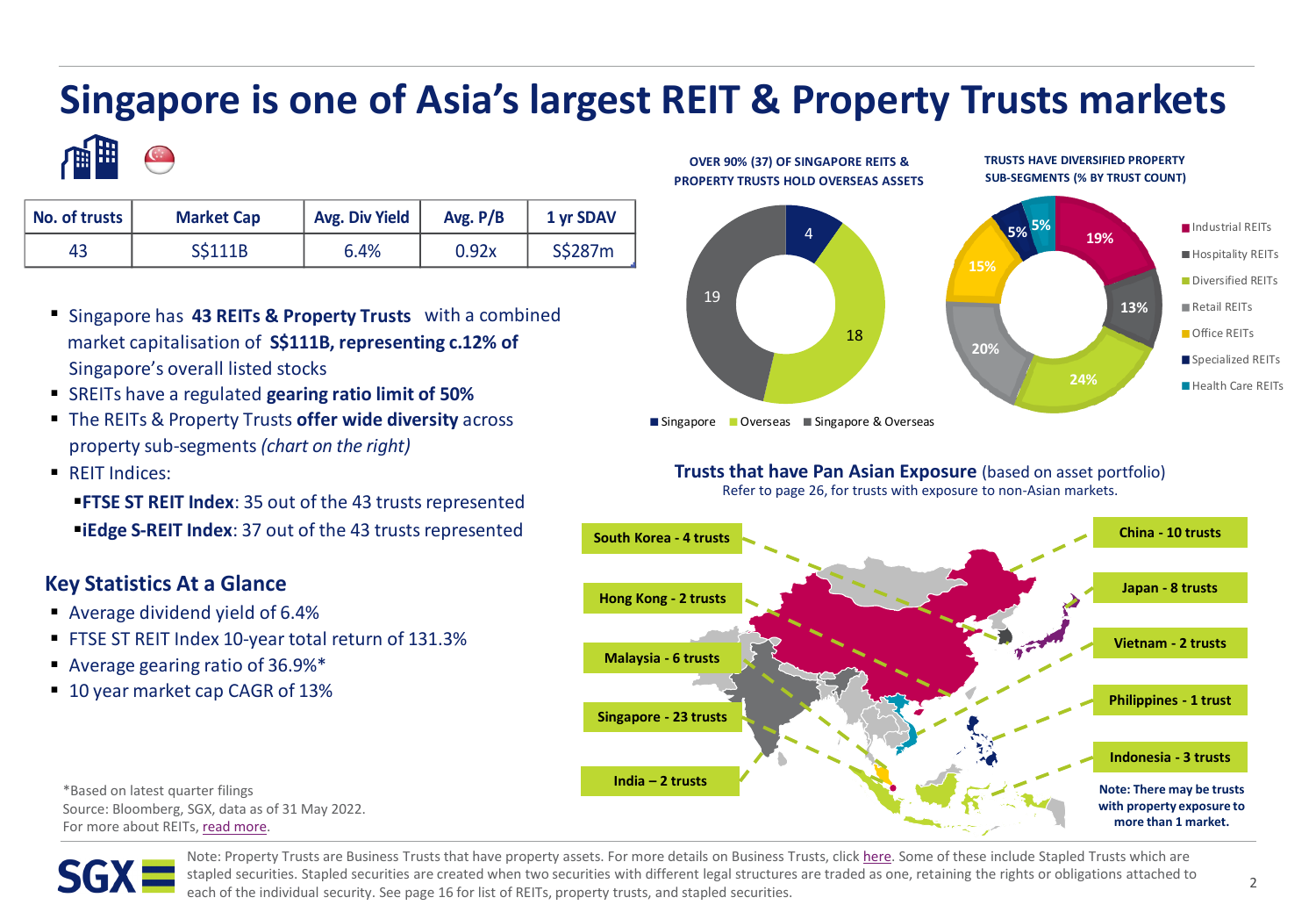## **REIT Watch – May 2022**

## **SGX Research's weekly REIT Watch column in The Business Times**

Visit: www.businesstimes.com.sg/keywords/reit-watch



### 30 May 2022

**Signs of an inflection point for S-Reits with Europe, US office assets**

<https://www.businesstimes.com.sg/companies-markets/signs-of-an-inflection-point-for-s-reits-with-europe-us-office-assets>

### 23 May 2022

**Industrial S-Reits report positive rental reversions**

<https://www.businesstimes.com.sg/companies-markets/industrial-s-reits-report-positive-rental-reversions>

17 May 2022 **Singapore-based Office S-REITs report improved metrics and higher rents** <https://www.businesstimes.com.sg/companies-markets/singapore-based-office-s-reits-report-improved-metrics-and-higher-rents>

### 9 May 2022

### **Tenant sales back at pre-Covid levels for Retail S-Reits**

<https://www.businesstimes.com.sg/companies-markets/tenant-sales-back-at-pre-covid-levels-for-retail-s-reits>

### 4 May 2022

### **Hospitality S-Reits see higher RevPAR as borders reopen**

<https://www.businesstimes.com.sg/companies-markets/hospitality-s-reits-see-higher-revpar-as-borders-reopen>

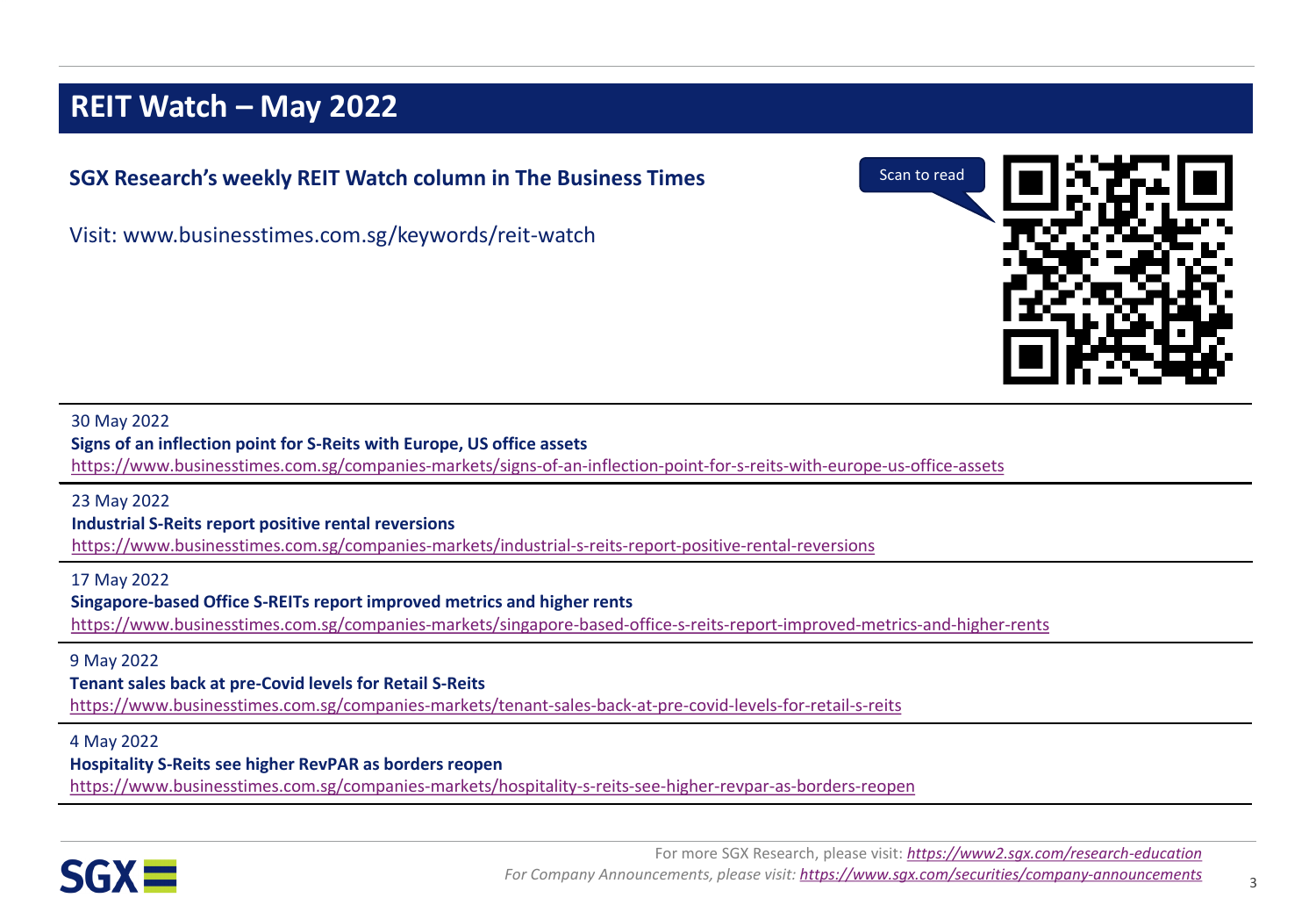# **Property Acquisitions in 2022**

| <b>Month</b> | <b>Trust</b>                                | <b>Property</b>                                                                        | <b>Type of property</b>                  | <b>Appraised value</b><br>(S\$M) | <b>Purchase price</b><br>(S\$M) |
|--------------|---------------------------------------------|----------------------------------------------------------------------------------------|------------------------------------------|----------------------------------|---------------------------------|
|              | Jan-22 Cromwell European REIT               | 3 properties in UK and Netherlands                                                     | Industrial & Logistics                   | 92.6                             | 88.4                            |
|              | Feb-22 CDL Hospitality REIT                 | Hotel Brooklyn (4-star upscale lifestyle hotel), UK                                    | Hotel                                    | 46.1                             | 41.5                            |
| Feb-22       | Mapletree Logistics Trust                   | 2 parcels of leasehold industrial properties, Malaysia                                 | Industrial                               | 21.8                             | 21.0                            |
|              | Feb-22 Mapletree Logistics Trust            | Baeksa Logistics Centre (4-storey single block dry logistics<br>facility), South Korea | Logistics                                | 103.7                            | 100.3                           |
| Feb-22       | Lendlease Global Commercial REIT            | Remaining interest of 68.2% in JEM mall, Singapore                                     | Office & Retail                          | 2,079 (based on<br>100% stake)   | 2,015 (based on<br>100% stake)  |
|              | Mar-22 Ascott Residence Trust               | 4 rental housing properties and 1 student accommodation<br>property in Japan           | Rental Housing, Student<br>Accommodation | 137.9                            | 125.0                           |
| Mar-22       | CapitaLand Integrated Commercial<br>Trust   | 70% interest in a Grade A office building at 79 Robinson Road,<br>Singapore            | Office                                   | 1,260.0<br>$(100\%$ basis)       | 1,260.0<br>$(100\%$ basis)      |
|              | Apr-22 Cromwell European REIT               | 3 light industrial / logistics properties in Italy & Germany                           | Industrial & Logistics                   | 116.1                            | 101.5                           |
|              | May-22 Ascendas REIT                        | 7 logistics properties in Chicago, Illinois, USA                                       | Logistics                                | 140.5                            | 133.2                           |
|              | May-22 Frasers Logistics & Commercial Trust | Office building in Mount Waverly, Victoria, Australia                                  | Office                                   | 58.4                             | 58.4                            |

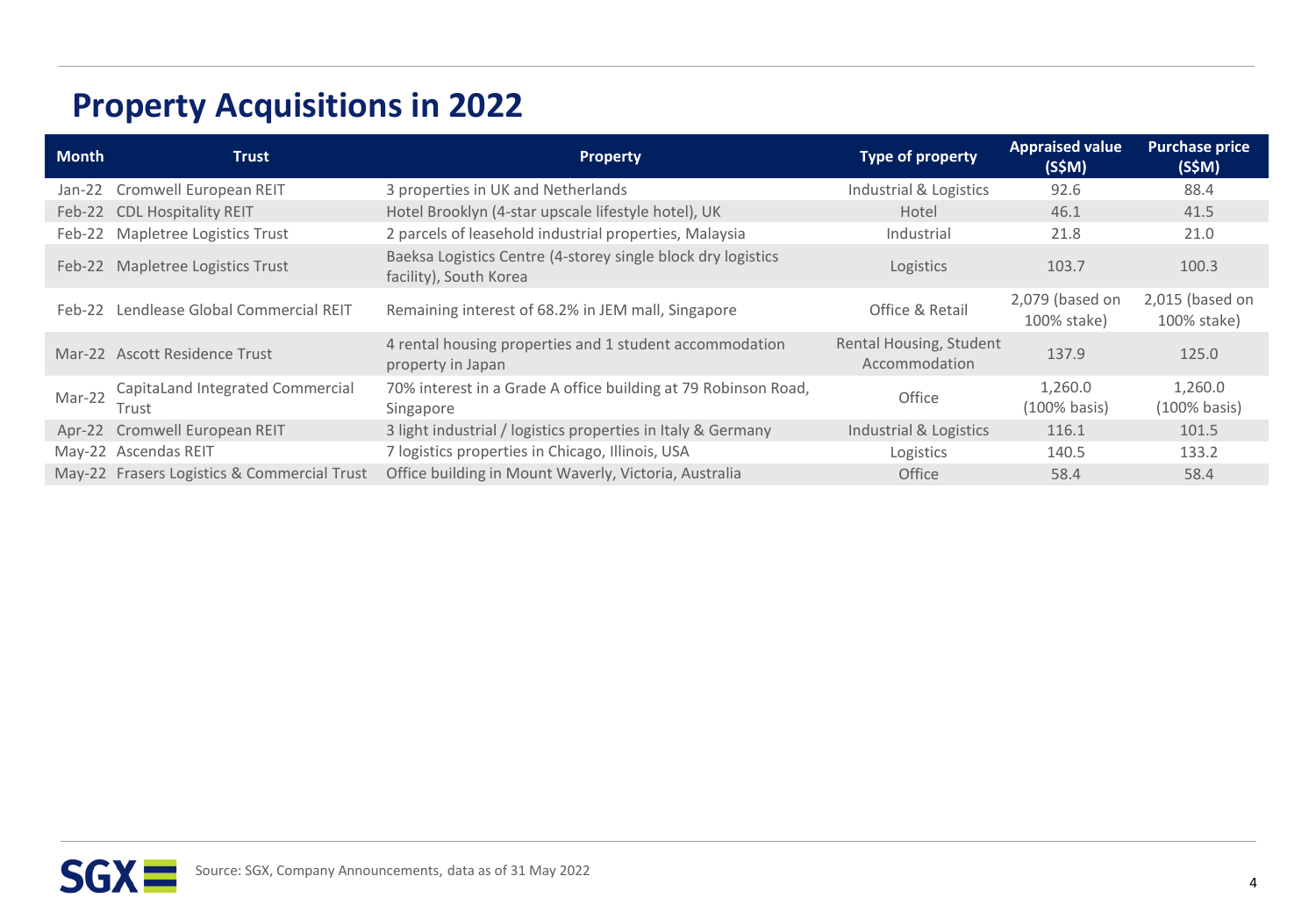## **Total Return Indices\***



## **Price Return Indices**



\*Total Return Index assumes Reinvested Gross Dividends Figures indexed at 100 as of Sep 2010 (base date of iEdge S-REIT Index) Source: Bloomberg, SGX, data as of 31 May 2022

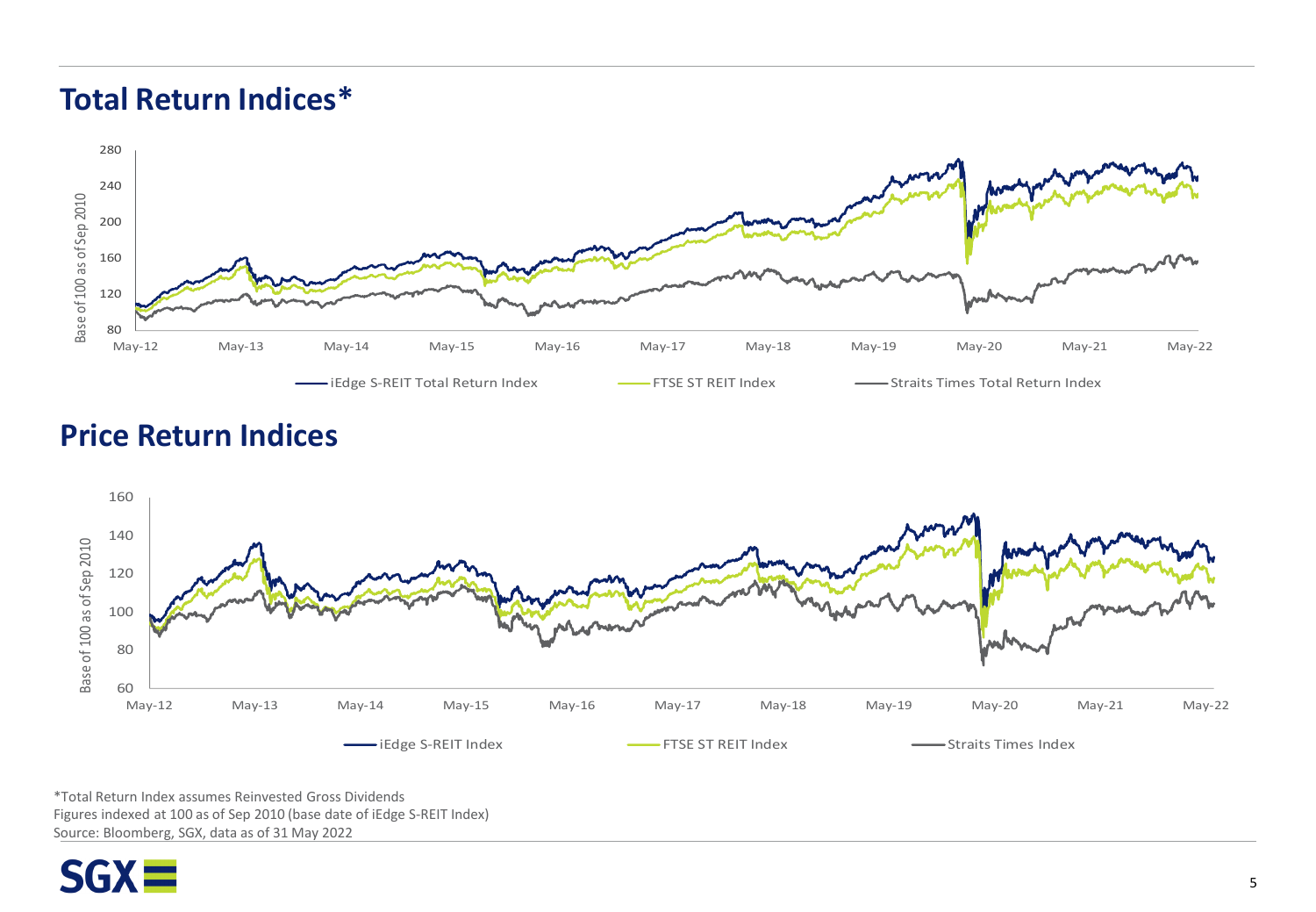# **Correlation Matrix Between SREITs and Other Asset Classes**

| <b>Correlation Matrix</b><br>(Jan 2012 - May 2022) | <b>FTSE ST REIT</b><br>Index | <b>iEdge S-REIT</b><br>Index | Asia ex<br>Japan REITs | Asia Ex Japan Asia Bonds<br><b>Equities</b> |      | <b>US REITS</b> | <b>US Equities</b> | <b>US Bonds</b> | <b>Global REITs Global</b> | <b>Equities</b> | Global<br><b>Bonds</b> |
|----------------------------------------------------|------------------------------|------------------------------|------------------------|---------------------------------------------|------|-----------------|--------------------|-----------------|----------------------------|-----------------|------------------------|
| <b>IFTSE ST REIT Index</b>                         | 1.00                         | 0.99                         | 0.94                   | 0.71                                        | 0.74 | 0.67            | 0.68               | 0.68            | 0.80                       | 0.70            | 0.67                   |
| iEdge S-REIT Index                                 | 0.99                         | 1.00                         | 0.94                   | 0.75                                        | 0.80 | 0.71            | 0.74               | 0.74            | 0.84                       | 0.76            | 0.72                   |
| Asia ex Japan REITs                                | 0.94                         | 0.94                         | 1.00                   | 0.69                                        | 0.83 | 0.71            | 0.72               | 0.75            | 0.86                       | 0.71            | 0.69                   |
| Asia Ex Japan Equities                             | 0.71                         | 0.75                         | 0.69                   | 1.00                                        | 0.83 | 0.64            | 0.89               | 0.80            | 0.82                       | 0.93            | 0.84                   |
| Asia Bonds                                         | 0.74                         | 0.80                         | 0.83                   | 0.83                                        | 1.00 | 0.78            | 0.93               | 0.98            | 0.92                       | 0.91            | 0.90                   |
| US REITS                                           | 0.67                         | 0.71                         | 0.71                   | 0.64                                        | 0.78 | 1.00            | 0.83               | 0.69            | 0.93                       | 0.82            | 0.57                   |
| US Equities                                        | 0.68                         | 0.74                         | 0.72                   | 0.89                                        | 0.93 | 0.83            | 1.00               | 0.91            | 0.93                       | 0.99            | 0.86                   |
| US Bonds                                           | 0.68                         | 0.74                         | 0.75                   | 0.80                                        | 0.98 | 0.69            | 0.91               | 1.00            | 0.84                       | 0.88            | 0.94                   |
| <b>Global REITs</b>                                | 0.80                         | 0.84                         | 0.86                   | 0.82                                        | 0.92 | 0.93            | 0.93               | 0.84            | 1.00                       | 0.93            | 0.76                   |
| Global Equities                                    | 0.70                         | 0.76                         | 0.71                   | 0.93                                        | 0.91 | 0.82            | 0.99               | 0.88            | 0.93                       | 1.00            | 0.85                   |
| Global Bonds                                       | 0.67                         | 0.72                         | 0.69                   | 0.84                                        | 0.90 | 0.57            | 0.86               | 0.94            | 0.76                       | 0.85            | 1.00                   |

### Asia Indices

1) FTSE ST REIT Index

2) iEdge S-REIT Index

3) Asia ex Japan REITs (FTSE EPRA/NAREIT Asia ex Japan Index)

4) Asia ex Japan Equities (MSCI Asia ex Japan Index)

5) Asia Bonds (JP Morgan Asia Credit Index)

### US Indices

1) US REITs (MSCI US REIT Index)

2) US Equities (S&P 500 Index)

3) US Bonds (Bloomberg Barclays US Aggregate Index)

## Global Indices

1) Global REIT (FTSE EPRA/NAREIT Global REITs Index)

2) Global Equities (MSCI ACWI Index)

3) Global Bonds (Bloomberg Barclays Global Aggregate Index)

Figures refer to price correlation Source: Bloomberg, SGX, data as of 31 May 2022

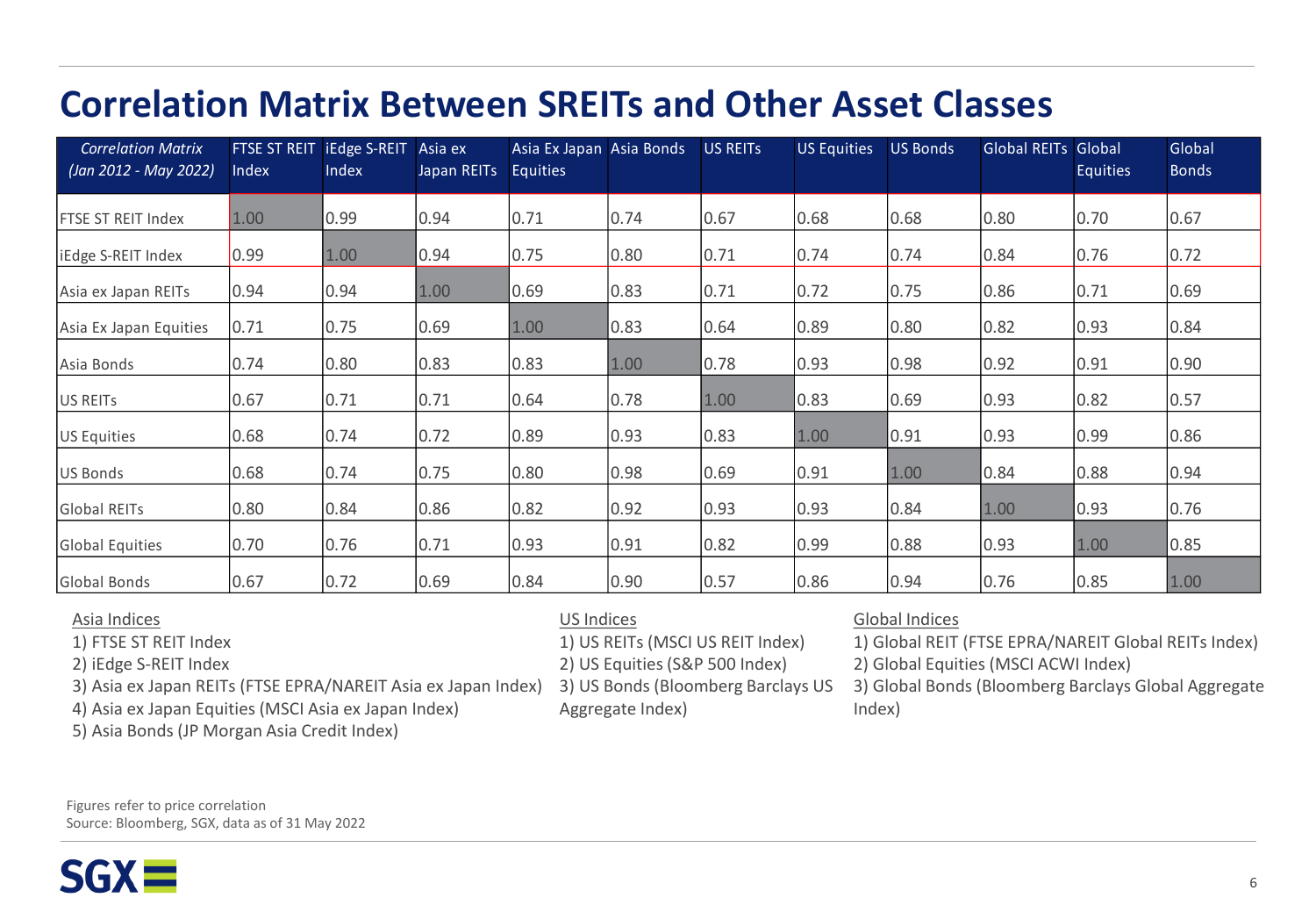# **SREITS & Property Trusts have Highest Yields vs other Asset Classes**



<sup>1</sup>Based on 12M Average Dividend Yield ²Based on 10 Year Yield <sup>3</sup> MAS Core Inflation based on April 2022 statistics Source: Bloomberg, SGX, data as of 31 May 2022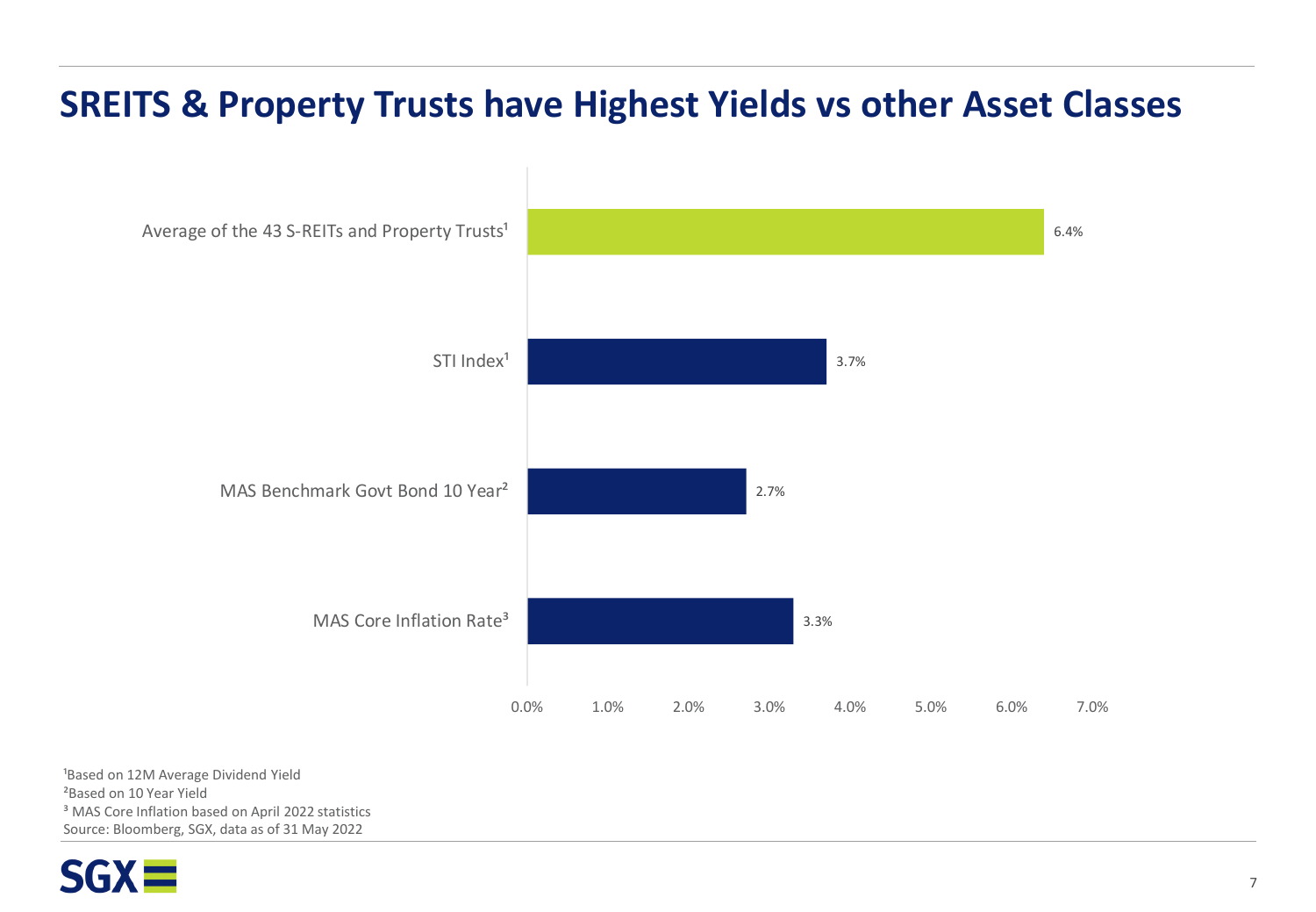## **Yield Spread at 288 bps vs 10 year average of 391 bps**



## **FTSE ST REIT Index Long-term P/B Ratio and Dividend Yield**





Source: Bloomberg, SGX, data as of 31 May 2022 Forward dividend yield is based on Bloomberg consensus forecasts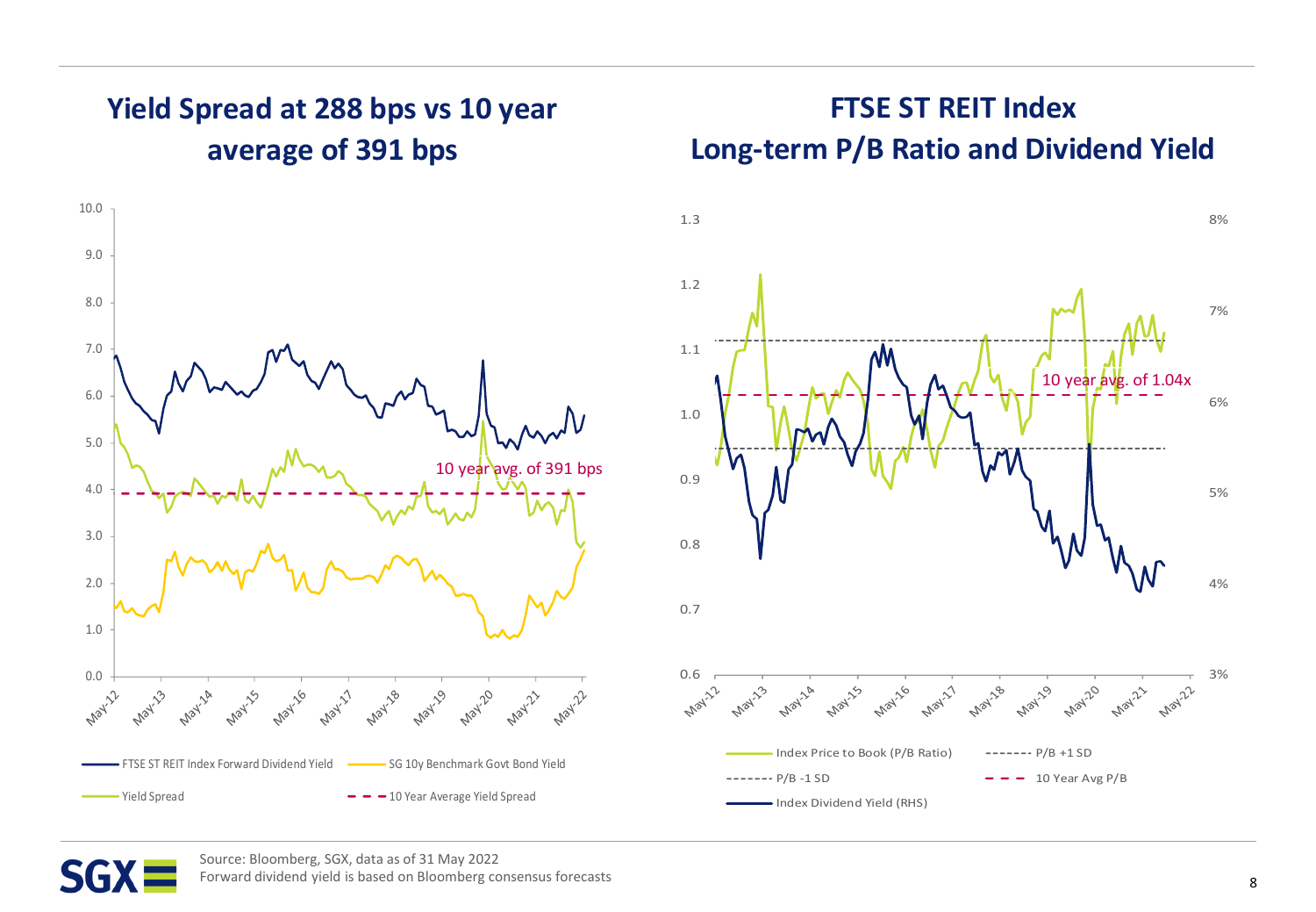# **SREITs & Property Trusts – Average Dividend Yields By Sub-Segments**



Source: Bloomberg, SGX, data as of 31 May 2022.

Sub-segments based on REITAS's classification, [click here for more.](https://www.reitas.sg/singapore-reits/s-reit-sectors/)

Note: Market cap weighted average is used for Health Care REITs as there are only 2 actively traded trusts.

RHT and Eagle Hospitality Trusts are excluded as they are not traded.

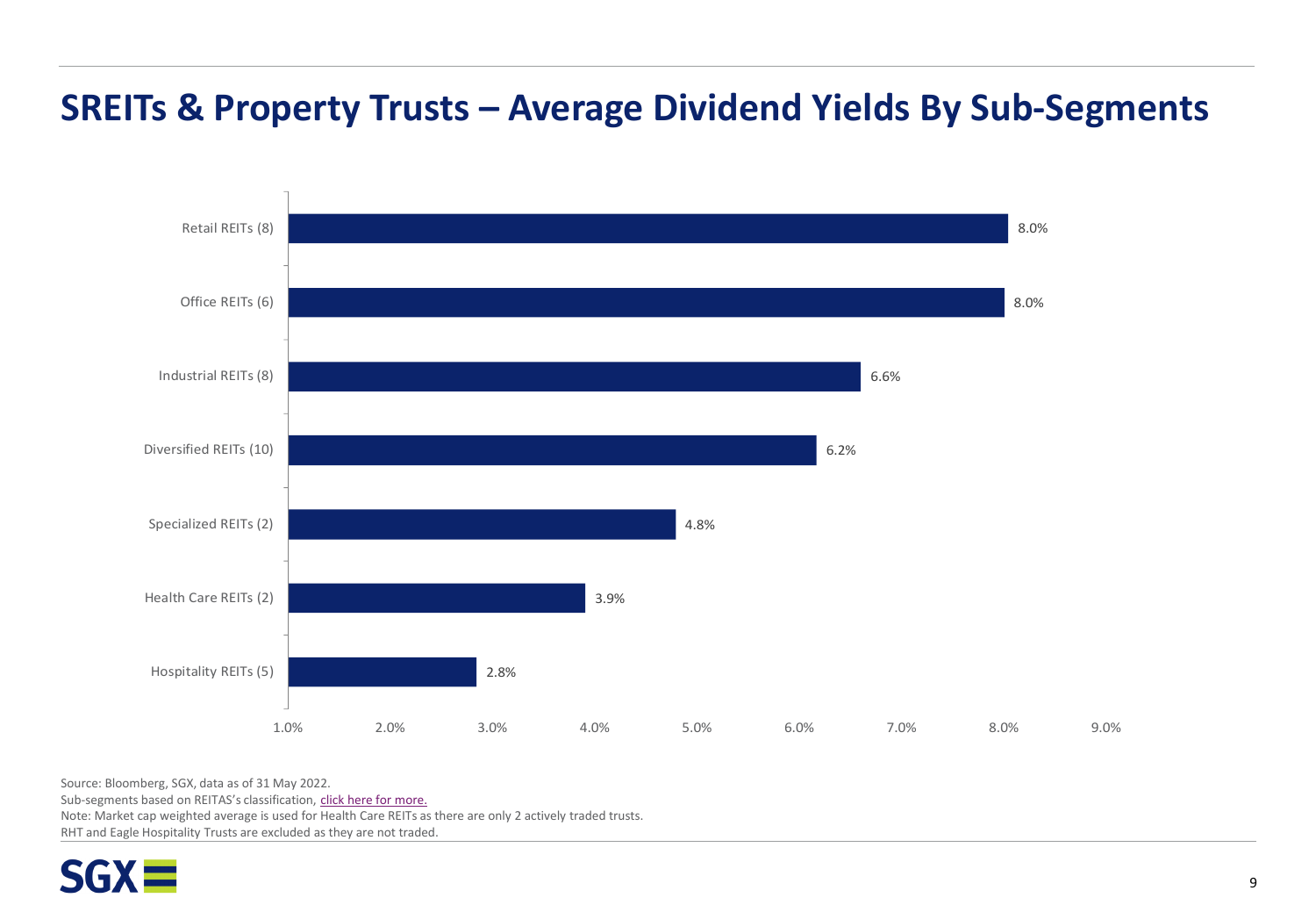

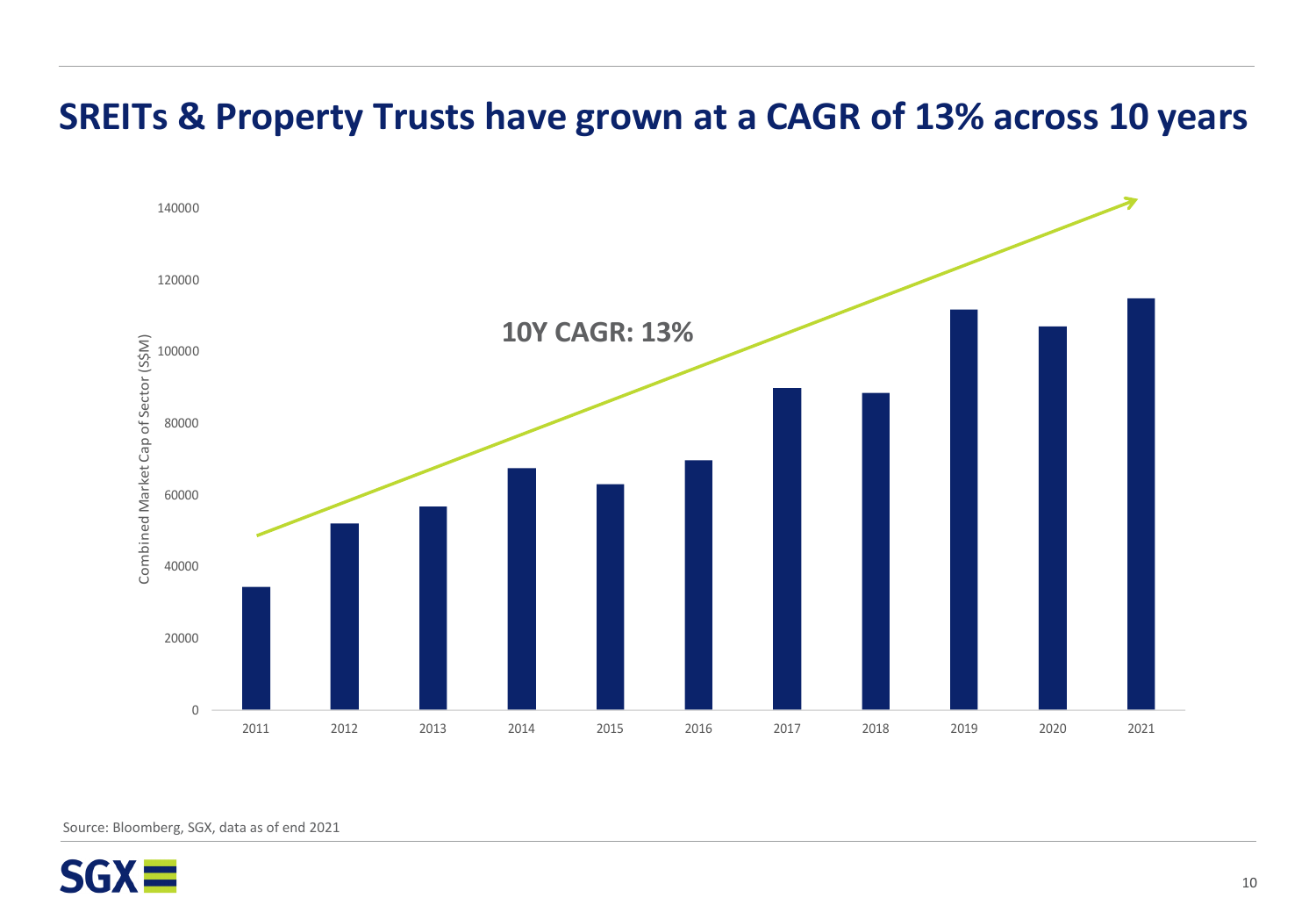# **SREITs Offer One of the Highest Dividend Yields and Lower Volatility**



**SGX**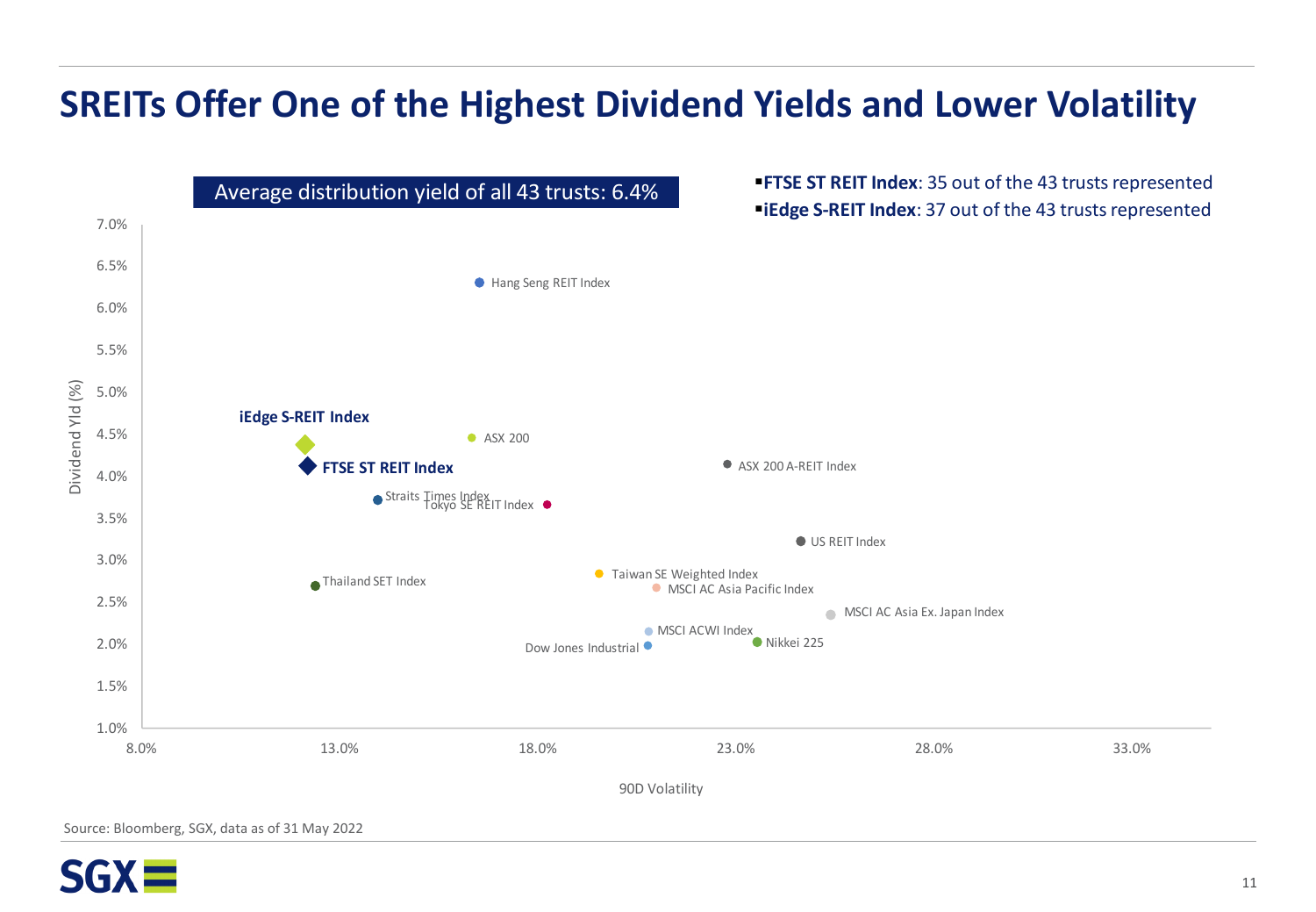## *Major REIT Indices Performance*

| <b>Name</b>          | 7D  | <b>30D</b> | YTD     | 1YR     | Dividend Yield (%) |
|----------------------|-----|------------|---------|---------|--------------------|
| FTSE ST REIT Index   | 1.1 | $-3.7$     | $-2.1$  |         | 4.1                |
| iEdge S-REIT Index   | 1.2 | $-3.7$     | $-3.0$  | 0.3     | 4.4                |
| ASX 200 A-REIT Index | 2.0 | $-8.7$     | $-14.7$ | 3.4     | 4.1                |
| Hang Seng REIT Index | 1.4 |            | $-5.4$  | $-14.2$ | 6.2                |
| MSCI US REIT Index   | 2.9 | $-6.2$     | $-14.0$ | 3.8     | 3.2                |
| Tokyo SE REIT Index  | 2.0 | 1.8        | $-1.3$  |         | 3.7                |

## *Asia Pacific Equity Indices Performance*

| <b>Name</b>                          | <b>7D</b> | <b>30D</b> | <b>YTD</b> | 1YR     | Dividend Yield (%) |
|--------------------------------------|-----------|------------|------------|---------|--------------------|
| <b>FTSE Straits Times Index</b>      | 1.2       | $-2.8$     | 5.6        | 6.1     | 3.7                |
| ASX 200 Index                        | 1.2       | $-2.5$     | $-0.6$     | 6.3     | 4.5                |
| FTSE Bursa Malaysia KLCI Index       | 2.6       | $-1.7$     | 2.0        | 3.2     | 4.3                |
| Hang Seng China Enterprises Index    | 8.1       | 2.1        | $-9.5$     | $-30.1$ | 3.2                |
| Hang Seng Index                      | 6.7       | 2.2        | $-7.6$     | $-24.6$ | 3.0                |
| Jakarta SE Composite Index           | 3.6       | $-0.7$     | 10.2       | 23.5    | 2.3                |
| Korea SE KOSPI Index                 | 3.1       | $-0.3$     | $-9.6$     | $-14.6$ | 2.0                |
| Nikkei 225 Index                     | 2.0       | 1.6        | $-4.3$     | $-3.6$  | 2.0                |
| Shanghai SE Composite Index          | 3.9       | 4.8        | $-12.3$    | $-9.9$  | 2.3                |
| Shenzhen SE Composite Index          | 4.6       | 7.2        | $-20.3$    | $-16.1$ | 1.2                |
| Stock Exchange of Thailand SET Index | 2.3       | 0.1        | 2.0        | 7.3     | 2.7                |
| Taiwan SE Weighted Index             | 5.3       | 1.3        | $-7.5$     | 1.1     | 2.8                |

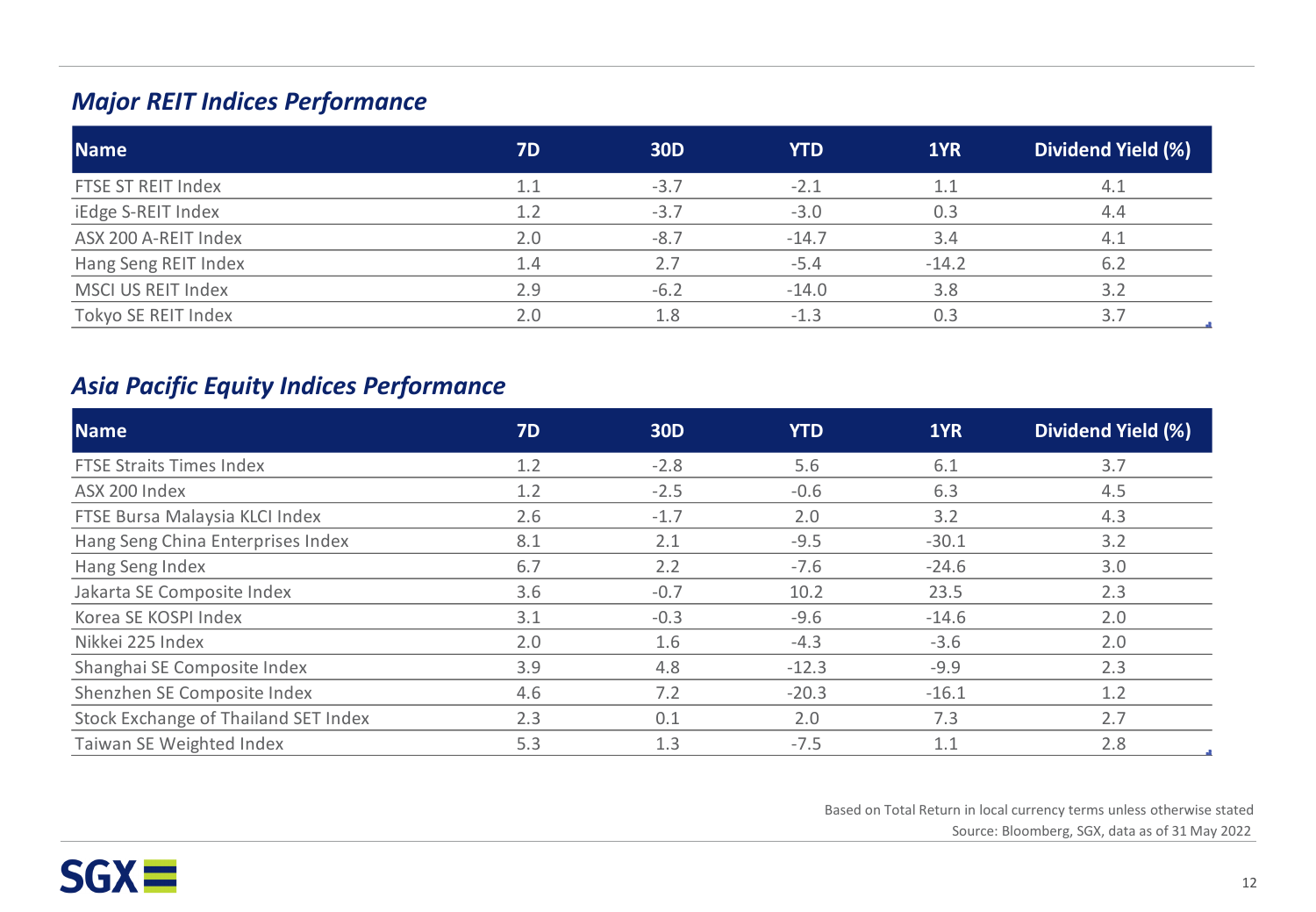# **Total Returns**

| <b>Name</b>                            | <b>Stock</b><br>code | 1 Month Total Returns (%) | <b>YTD Total Returns (%)</b> | 1 Year Total Returns (%) | <b>3 Year Annualised Total</b><br>Returns (%) |
|----------------------------------------|----------------------|---------------------------|------------------------------|--------------------------|-----------------------------------------------|
| <b>AIMS APAC REIT</b>                  | O5RU                 | $-1.2$                    | $-1.6$                       | 4.4                      | 6.8                                           |
| ARA US HOSPITALITY TRUST^#             | XZL                  | $-3.9$                    | $-1.3$                       | $-3.2$                   | $-15.6$                                       |
| ASCENDAS INDIA TRUST^                  | CY6U                 | $-9.5$                    | $-17.4$                      | $-13.1$                  | 0.9                                           |
| <b>ASCENDAS REIT</b>                   | A17U                 | $-2.4$                    | $-2.8$                       | $-1.6$                   | 3.7                                           |
| <b>ASCOTT RESIDENCE TRUST^#</b>        | <b>HMN</b>           | 0.0                       | 14.5                         | 21.6                     | 2.2                                           |
| <b>BHG RETAIL REIT</b>                 | <b>BMGU</b>          | $-4.5$                    | $-12.2$                      | $-1.5$                   | $-5.4$                                        |
| CAPITALAND INTEGRATED COMMERCIAL TRUST | <b>C38U</b>          | $-6.0$                    | 7.5                          | 10.1                     | 1.1                                           |
| <b>CAPITALAND CHINA TRUST</b>          | AU8U                 | $-0.9$                    | $-1.0$                       | $-8.7$                   | $-2.3$                                        |
| <b>CDL HOSPITALITY TRUSTS^#</b>        | J85                  | $-6.7$                    | 9.5                          | 9.7                      | $-3.8$                                        |
| CROMWELL EUROPEAN REIT                 | CWBU                 | $-10.9$                   | $-16.0$                      | $-3.9$                   | 1.0                                           |
| <b>DAIWA HOUSE LOGISTICS TRUST</b>     | <b>DHLU</b>          | $-9.5$                    | $-4.4$                       | <b>NA</b>                | <b>NA</b>                                     |
| DASIN RETAIL TRUST^                    | CEDU                 | 3.4                       | $-11.7$                      | $-51.5$                  | $-23.1$                                       |
| <b>DIGITAL CORE REIT</b>               | <b>DCRU</b>          | $-3.0$                    | $-16.8$                      | <b>NA</b>                | <b>NA</b>                                     |
| EC WORLD REIT                          | <b>BWCU</b>          | $-1.6$                    | $-15.8$                      | $-14.1$                  | 0.5                                           |
| ELITE COMMERCIAL REIT                  | <b>MXNU</b>          | $-2.3$                    | 1.4                          | 4.8                      | <b>NA</b>                                     |
| <b>ESR-LOGOS REIT</b>                  | J91U                 | 5.1                       | $-11.3$                      | 9.2                      | $-1.4$                                        |
| <b>FAR EAST HOSPITALITY TRUST^#</b>    | Q <sub>5</sub> T     | $-3.0$                    | 13.1                         | 16.2                     | 5.3                                           |
| <b>FIRST REIT</b>                      | AW9U                 | $-7.4$                    | $-2.3$                       | 22.7                     | $-26.1$                                       |
| <b>FRASERS CENTREPOINT TRUST</b>       | J69U                 | $-2.0$                    | 3.9                          | 4.4                      | 3.2                                           |
| <b>FRASERS HOSPITALITY TRUST^#</b>     | <b>ACV</b>           | 1.9                       | 41.3                         | 27.2                     | 0.2                                           |

# Denotes Stapled Trusts.

^ Denotes Property Trusts



Source: Bloomberg, SGX, data as of 31 May 2022. Based on Total Returns (%). Trusts which listed within the period are not included.

RHT Health Trust is excluded as it has divested its portfolio on 15 Jan 19 and is now a cash trust. Eagle Hospitality Trust is excluded as it is suspended.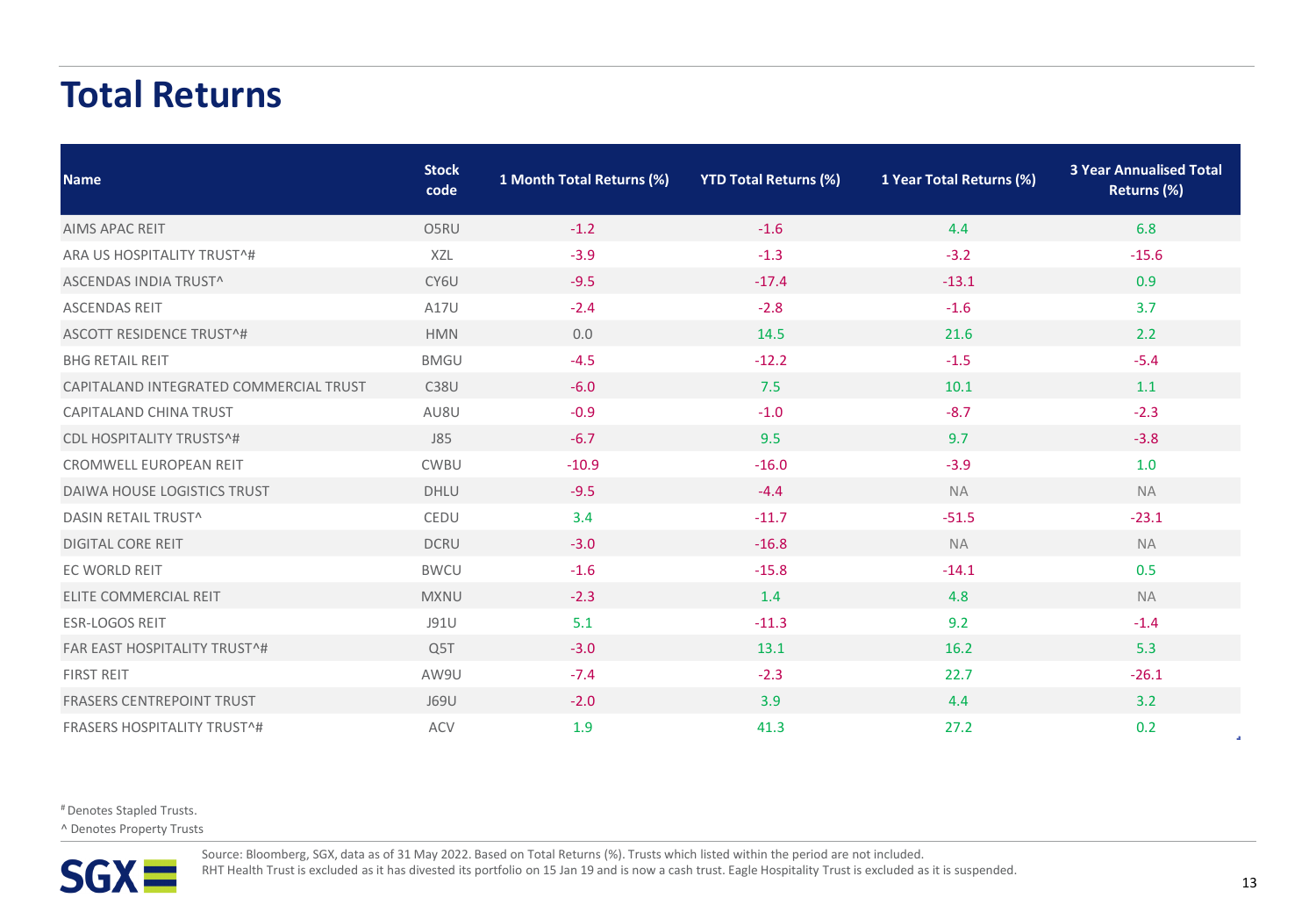| <b>Name</b>                                     | <b>Stock code</b> | 1 Month Total Returns (%) | <b>YTD Total Returns (%)</b> | 1 Year Total Returns (%) | <b>3 Year Annualised Total</b><br>Returns (%) |
|-------------------------------------------------|-------------------|---------------------------|------------------------------|--------------------------|-----------------------------------------------|
| <b>FRASERS LOGISTICS &amp; COMMERCIAL TRUST</b> | <b>BUOU</b>       | $-3.5$                    | $-8.0$                       | 0.4                      | 12.4                                          |
| <b>IREIT GLOBAL</b>                             | UD1U              | $-3.1$                    | $-1.2$                       | 4.1                      | 4.9                                           |
| <b>KEPPEL DC REIT</b>                           | <b>AJBU</b>       | $-0.5$                    | $-15.2$                      | $-16.8$                  | 14.5                                          |
| <b>KEPPEL PACIFIC OAK US REIT</b>               | CMOU              | $-4.1$                    | $-10.1$                      | 2.0                      | 6.5                                           |
| <b>KEPPEL REIT</b>                              | <b>K71U</b>       | $-5.7$                    | 4.4                          | 4.4                      | 3.1                                           |
| LENDLEASE GLOBAL COMMERCIAL REIT                | JYEU              | 3.1                       | $-1.5$                       | 19.2                     | <b>NA</b>                                     |
| LIPPO MALLS INDONESIA RETAIL TRUST              | D5IU              | $-8.5$                    | 3.4                          | $-11.5$                  | $-29.8$                                       |
| <b>MANULIFE US REIT</b>                         | <b>BTOU</b>       | $-4.0$                    | $-10.0$                      | $-15.0$                  | $-5.2$                                        |
| MAPLETREE COMMERCIAL TRUST                      | N <sub>2</sub> IU | $-4.8$                    | $-8.6$                       | $-11.1$                  | 2.2                                           |
| MAPLETREE INDUSTRIAL TRUST                      | ME8U              | $-3.7$                    | $-5.9$                       | $-8.4$                   | 10.8                                          |
| MAPLETREE LOGISTICS TRUST                       | M44U              | $-7.1$                    | $-12.2$                      | $-13.5$                  | 8.8                                           |
| MAPLETREE NORTH ASIA COMMERCIAL TRUST           | <b>RWOU</b>       | 0.8                       | 12.1                         | 25.0                     | 3.2                                           |
| OUE COMMERCIAL REIT                             | <b>TSOU</b>       | $-4.8$                    | $-7.3$                       | 6.2                      | $-0.6$                                        |
| PARKWAYLIFE REIT                                | C <sub>2</sub> PU | 2.1                       | $-3.0$                       | 13.5                     | 22.1                                          |
| PRIME US REIT                                   | OXMU              | $-3.4$                    | $-10.7$                      | $-9.4$                   | <b>NA</b>                                     |
| SABANA INDUSTRIAL REIT                          | M1GU              | 0.0                       | 5.9                          | 14.7                     | 9.3                                           |
| <b>SASSEUR REIT</b>                             | CRPU              | $-1.2$                    | $-0.1$                       | $-2.8$                   | 9.9                                           |
| <b>SPH REIT</b>                                 | SK6U              | $-3.1$                    | $-2.8$                       | 15.9                     | 1.5                                           |
| STARHILL GLOBAL REIT                            | <b>P40U</b>       | $-1.7$                    | $-8.1$                       | 12.2                     | $-2.3$                                        |
| <b>SUNTEC REIT</b>                              | <b>T82U</b>       | $-7.5$                    | 14.4                         | 23.5                     | 2.6                                           |
| UNITED HAMPSHIRE US REIT                        | ODBU              | $-0.8$                    | $-5.6$                       | $-8.0$                   | <b>NA</b>                                     |

# Denotes Stapled Trusts.

^ Denotes Property Trusts



Source: Bloomberg, SGX, data as of 31 May 2022. Based on Total Returns (%). Trusts which listed within the period are not included.

RHT Health Trust is excluded as it has divested its portfolio on 15 Jan 19 and is now a cash trust. Eagle Hospitality Trust is excluded as it is suspended.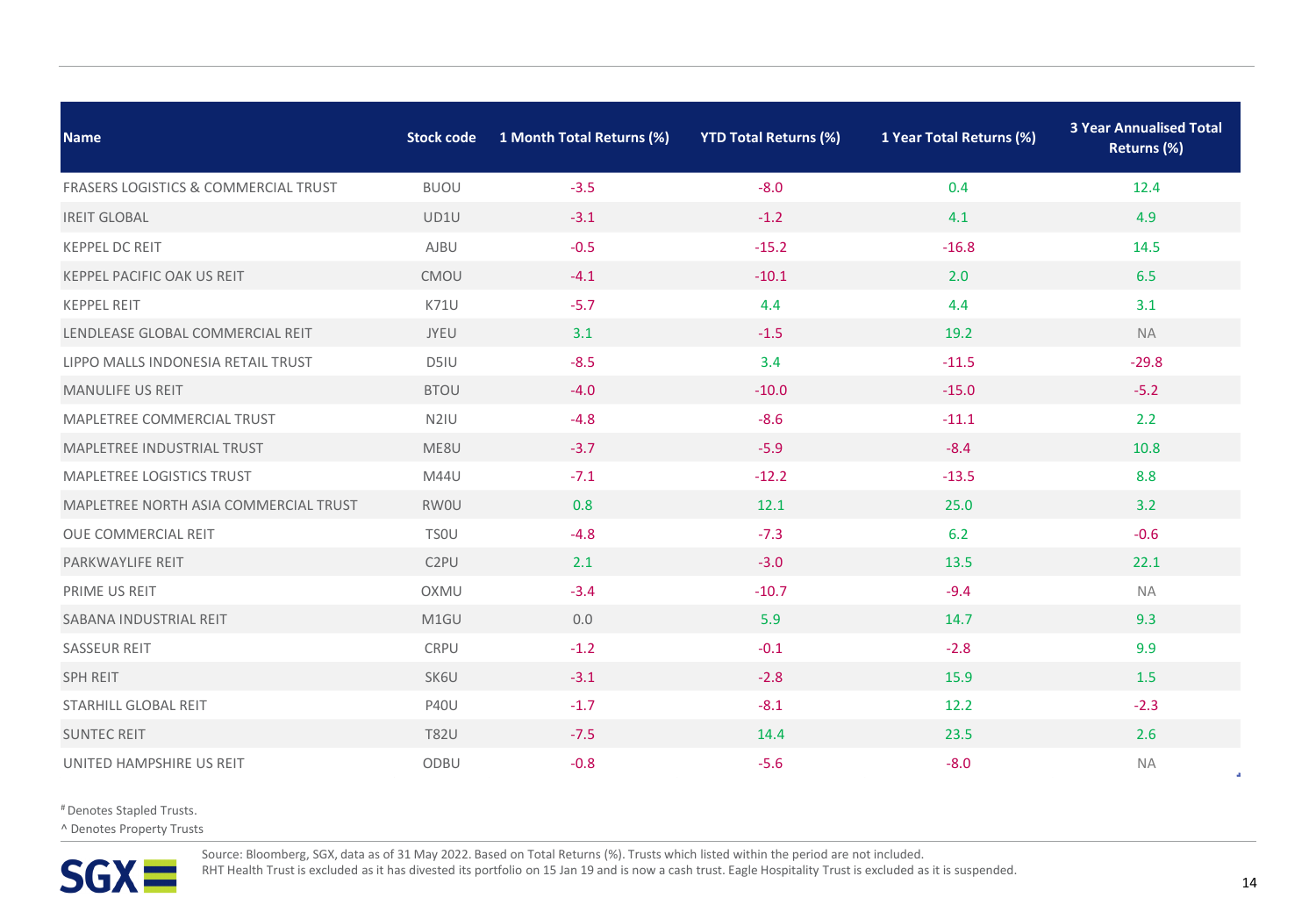# **Institution & Retail Fund Flow - May 2022**

| Top 10 Institution Net Buy (+) Trusts (S\$M) | <b>Stock</b><br>Code | $May-22$ | Top 10 Institution Net Sell (-) Trusts (S\$M) | <b>Stock</b><br>Code | $May-22$ |
|----------------------------------------------|----------------------|----------|-----------------------------------------------|----------------------|----------|
| MAPLETREE NORTH ASIA COMMERCIAL TRUST        | <b>RWOU</b>          | 21.5     | CAPITALAND INTEGRATED COMMERCIAL TRUST        | C <sub>38</sub> U    | $-30.8$  |
| LENDLEASE GLOBAL COMMERCIAL REIT             | <b>JYEU</b>          | 6.5      | <b>MAPLETREE INDUSTRIAL TRUST</b>             | ME8U                 | $-27.2$  |
| <b>SPH REIT</b>                              | SK6U                 | 3.8      | <b>MAPLETREE LOGISTICS TRUST</b>              | M44U                 | $-22.5$  |
| <b>PARKWAYLIFE REIT</b>                      | C <sub>2</sub> PU    | 2.4      | <b>MAPLETREE COMMERCIAL TRUST</b>             | N <sub>2</sub> IU    | $-20.8$  |
| <b>FRASERS CENTREPOINT TRUST</b>             | <b>J69U</b>          | 1.1      | <b>SUNTEC REIT</b>                            | <b>T82U</b>          | $-19.4$  |
| <b>ESR-LOGOS REIT</b>                        | <b>J91U</b>          | 1.1      | <b>ASCENDAS REIT</b>                          | A17U                 | $-14.7$  |
| SABANA INDUSTRIAL REIT                       | M <sub>1</sub> GU    | 1.0      | <b>KEPPEL DC REIT</b>                         | <b>AJBU</b>          | $-13.0$  |
| STARHILL GLOBAL REIT                         | <b>P40U</b>          | 0.8      | CAPITALAND CHINA TRUST                        | AU8U                 | $-13.0$  |
| <b>DIGITAL CORE REIT</b>                     | <b>DCRU</b>          | 0.8      | <b>CDL HOSPITALITY TRUSTS</b>                 | <b>J85</b>           | $-9.6$   |
| ARA US HOSPITALITY TRUST                     | XZL                  | 0.5      | <b>ASCENDAS INDIA TRUST</b>                   | CY <sub>6U</sub>     | $-8.6$   |

| Top 10 Retail Net Buy (+) Trusts (S\$M)         | <b>Stock</b><br>Code | $May-22$ | Top 10 Retail Net Sell (-) Trusts (S\$M) | <b>Stock</b><br>Code | <b>May-22</b>    |
|-------------------------------------------------|----------------------|----------|------------------------------------------|----------------------|------------------|
| <b>ASCENDAS REIT</b>                            | A17U                 | 64.0     | MAPLETREE NORTH ASIA COMMERCIAL TRUST    | <b>RWOU</b>          | $-42.0$          |
| <b>MAPLETREE LOGISTICS TRUST</b>                | M44U                 | 45.8     | <b>SPH REIT</b>                          | SK6U                 | $-6.9$           |
| <b>MAPLETREE INDUSTRIAL TRUST</b>               | ME8U                 | 35.2     | <b>ASCOTT RESIDENCE TRUST</b>            | <b>HMN</b>           | $-6.1$           |
| MAPLETREE COMMERCIAL TRUST                      | N <sub>2</sub> IU    | 28.6     | <b>PARKWAYLIFE REIT</b>                  | C <sub>2</sub> PU    | $-2.9$           |
| <b>FRASERS LOGISTICS &amp; COMMERCIAL TRUST</b> | <b>BUOU</b>          | 18.6     | LENDLEASE GLOBAL COMMERCIAL REIT         | <b>JYEU</b>          | $-1.4$           |
| CAPITALAND CHINA TRUST                          | AU8U                 | 16.6     | SABANA INDUSTRIAL REIT                   | M <sub>1</sub> GU    | $-1.0$           |
| <b>KEPPEL DC REIT</b>                           | <b>AJBU</b>          | 12.0     | ARA US HOSPITALITY TRUST                 | <b>XZL</b>           | $-0.6$           |
| <b>KEPPEL REIT</b>                              | K71U                 | 9.2      | ELITE COMMERCIAL REIT                    | <b>MXNU</b>          | $-0.3$           |
| <b>FRASERS HOSPITALITY TRUST</b>                | <b>ACV</b>           | 8.9      | <b>BHG RETAIL REIT</b>                   | <b>BMGU</b>          | 0.0 <sub>1</sub> |
| ASCENDAS INDIA TRUST                            | CY <sub>6U</sub>     | 7.9      | <b>DASIN RETAIL TRUST</b>                | <b>CEDU</b>          | 0.1              |

### **For more on fund flow, click [here](https://www2.sgx.com/research-education/data-reports)**

Source: SGX, data as of 31 May 2022.

Definition: Institutional fund flow is derived by subtracting retail account flow and MMAT flow from TOTAL flows. Retail fund flow is derived by subtracting institutional flow and MMAT flow from TOTAL flows. Definition: Net buy/sell amount is derived by subtracting total sell amount from total buy amount.



 $\Delta$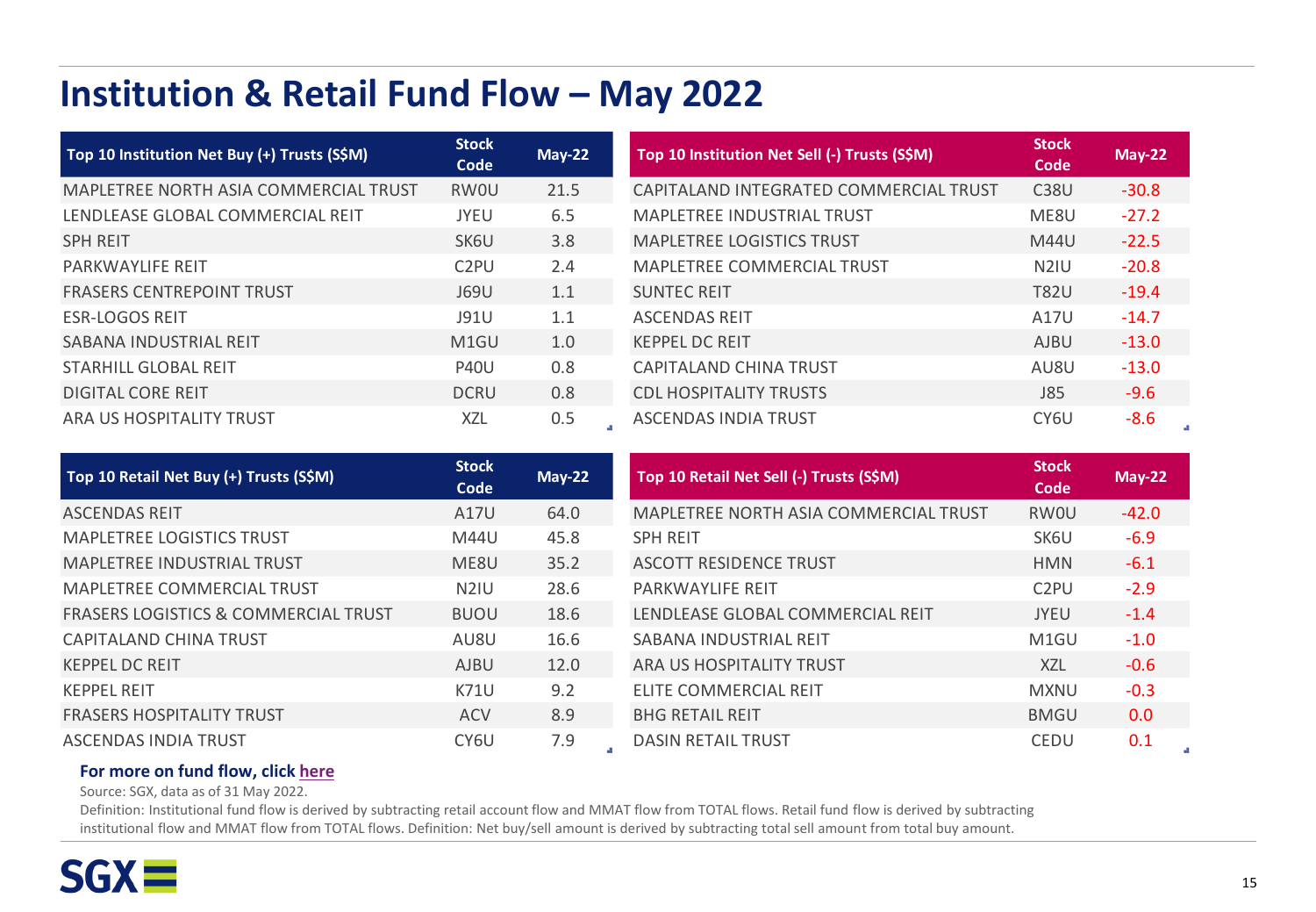## **Key Statistics for SREITs & Property Trusts**

| <b>Name</b>                            | <b>Stock</b><br>code | 1 Month Total Returns (%) | <b>YTD Total Returns (%)</b> | 1 Year Total Returns (%) | <b>3 Year Annualised Total</b><br>Returns (%) |
|----------------------------------------|----------------------|---------------------------|------------------------------|--------------------------|-----------------------------------------------|
| <b>AIMS APAC REIT</b>                  | O5RU                 | $-1.2$                    | $-1.6$                       | 4.4                      | 6.8                                           |
| ARA US HOSPITALITY TRUST^#             | <b>XZL</b>           | $-3.9$                    | $-1.3$                       | $-3.2$                   | $-15.6$                                       |
| ASCENDAS INDIA TRUST^                  | CY6U                 | $-9.5$                    | $-17.4$                      | $-13.1$                  | 0.9                                           |
| <b>ASCENDAS REIT</b>                   | A17U                 | $-2.4$                    | $-2.8$                       | $-1.6$                   | 3.7                                           |
| <b>ASCOTT RESIDENCE TRUST^#</b>        | <b>HMN</b>           | 0.0                       | 14.5                         | 21.6                     | 2.2                                           |
| <b>BHG RETAIL REIT</b>                 | <b>BMGU</b>          | $-4.5$                    | $-12.2$                      | $-1.5$                   | $-5.4$                                        |
| CAPITALAND INTEGRATED COMMERCIAL TRUST | <b>C38U</b>          | $-6.0$                    | 7.5                          | 10.1                     | 1.1                                           |
| CAPITALAND CHINA TRUST                 | AU8U                 | $-0.9$                    | $-1.0$                       | $-8.7$                   | $-2.3$                                        |
| <b>CDL HOSPITALITY TRUSTS^#</b>        | J85                  | $-6.7$                    | 9.5                          | 9.7                      | $-3.8$                                        |
| CROMWELL EUROPEAN REIT                 | <b>CWBU</b>          | $-10.9$                   | $-16.0$                      | $-3.9$                   | 1.0                                           |
| DAIWA HOUSE LOGISTICS TRUST            | <b>DHLU</b>          | $-9.5$                    | $-4.4$                       | <b>NA</b>                | <b>NA</b>                                     |
| DASIN RETAIL TRUST^                    | CEDU                 | 3.4                       | $-11.7$                      | $-51.5$                  | $-23.1$                                       |
| <b>DIGITAL CORE REIT</b>               | <b>DCRU</b>          | $-3.0$                    | $-16.8$                      | <b>NA</b>                | <b>NA</b>                                     |
| EC WORLD REIT                          | <b>BWCU</b>          | $-1.6$                    | $-15.8$                      | $-14.1$                  | 0.5                                           |
| ELITE COMMERCIAL REIT                  | <b>MXNU</b>          | $-2.3$                    | 1.4                          | 4.8                      | <b>NA</b>                                     |
| <b>ESR-LOGOS REIT</b>                  | J91U                 | 5.1                       | $-11.3$                      | 9.2                      | $-1.4$                                        |
| <b>FAR EAST HOSPITALITY TRUST^#</b>    | Q <sub>5</sub> T     | $-3.0$                    | 13.1                         | 16.2                     | 5.3                                           |
| <b>FIRST REIT</b>                      | AW9U                 | $-7.4$                    | $-2.3$                       | 22.7                     | $-26.1$                                       |
| <b>FRASERS CENTREPOINT TRUST</b>       | J69U                 | $-2.0$                    | 3.9                          | 4.4                      | 3.2                                           |
| <b>FRASERS HOSPITALITY TRUST^#</b>     | <b>ACV</b>           | 1.9                       | 41.3                         | 27.2                     | 0.2                                           |

Above list excludes Eagle Hospitality Trust and RHT Health Trust as trading is suspended. RHT Health Trust divested its portfolio on 15 Jan 19, it is now considered a cash trust.

ARA LOGOS Logistics Trust delisted on 5 May 2022 and is merged into ESR REIT to form ESR-LOGOS REIT.

Div Yield, P/B and D/A (based on purchase consideration of properties) for Daiwa House Logistics Trust and Digital core REIT are based on IPO Prospectus. Source: Company latest info for Debt/Asset, other data from Bloomberg, SGX, as of 31 May 2022

# Denotes Stapled Trusts. ^ Denotes Property Trusts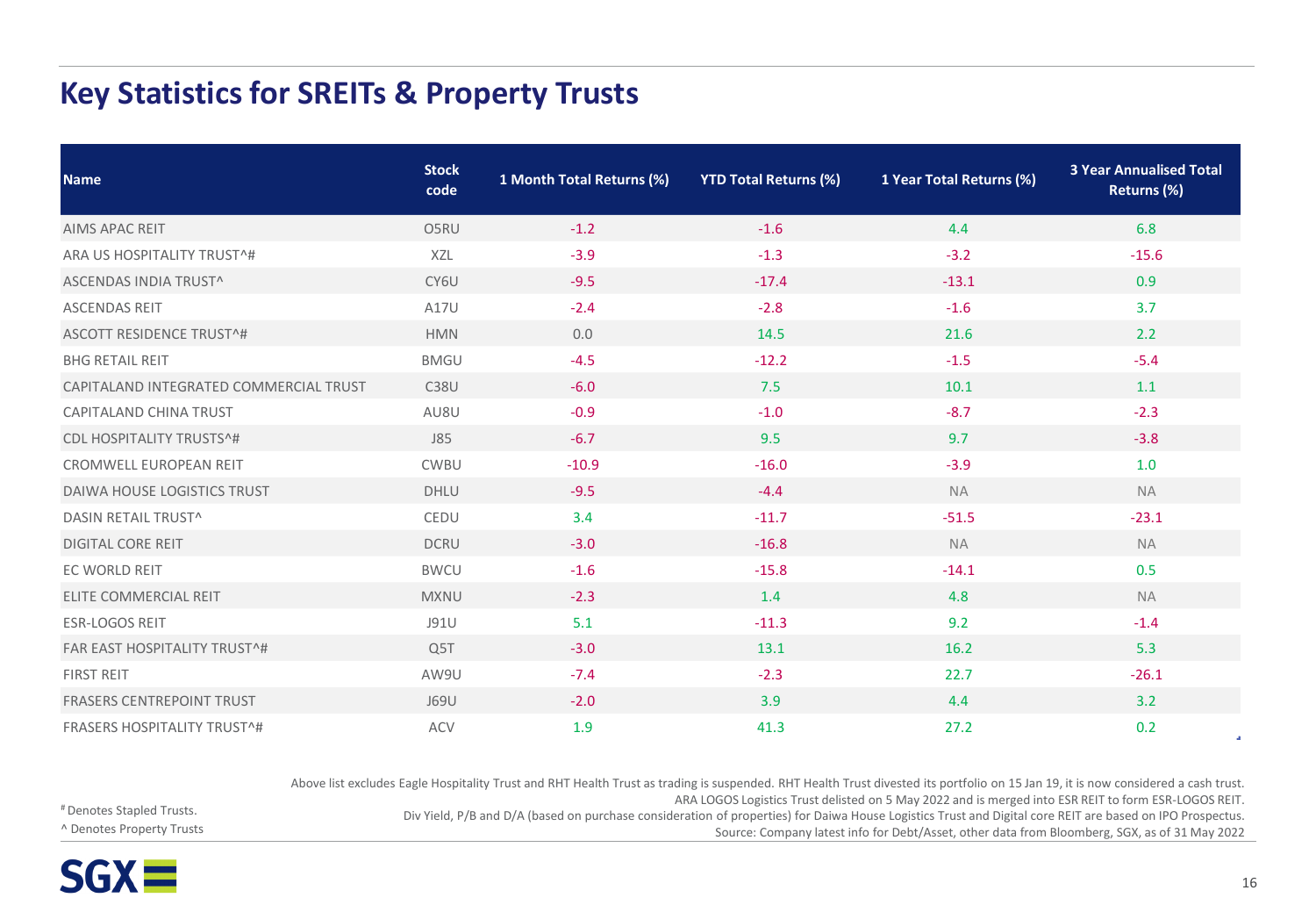| <b>Name</b>                                     | <b>Stock code</b> | <b>Type of Property</b><br>Sub-segment | <b>Market Cap</b><br>(S\$Mil) | Div Yield (%)<br>Turnover (S\$,000) |                                                                                                                                                                                                                                                                                            | Debt/Asset (%) | P/B |
|-------------------------------------------------|-------------------|----------------------------------------|-------------------------------|-------------------------------------|--------------------------------------------------------------------------------------------------------------------------------------------------------------------------------------------------------------------------------------------------------------------------------------------|----------------|-----|
| <b>FRASERS LOGISTICS &amp; COMMERCIAL TRUST</b> | <b>BUOU</b>       | Diversified                            | 5,020                         | 5.7                                 | 12,973                                                                                                                                                                                                                                                                                     | 33.1           | 1.1 |
| <b>IREIT GLOBAL</b>                             | UD1U              | Office                                 | 717                           | 7.0                                 | 365                                                                                                                                                                                                                                                                                        | 32.1           | 0.8 |
| <b>KEPPEL DC REIT</b>                           | AJBU              | Specialized                            | 3,539                         | 4.8                                 | 14,684                                                                                                                                                                                                                                                                                     | 36.1           | 1.5 |
| <b>KEPPEL PACIFIC OAK US REIT</b>               | CMOU              | Office                                 | 994                           | 9.1                                 | 1,721                                                                                                                                                                                                                                                                                      | 37.5           | 0.9 |
| <b>KEPPEL REIT</b>                              | <b>K71U</b>       | Office                                 | 4,280                         | 5.1                                 | 10,617                                                                                                                                                                                                                                                                                     | 38.7           | 0.9 |
| LENDLEASE GLOBAL COMMERCIAL REIT                | JYEU              | Diversified                            | 1,867                         | 5.8                                 | 4,148                                                                                                                                                                                                                                                                                      | 27.7           | 0.8 |
| LIPPO MALLS INDONESIA RETAIL TRUST              | D5IU              | Retail                                 | 416                           | 7.2                                 | 462                                                                                                                                                                                                                                                                                        | 42.9           | 0.4 |
| <b>MANULIFE US REIT</b>                         | <b>BTOU</b>       | Office                                 | 1,450                         | 8.9                                 | 2,112                                                                                                                                                                                                                                                                                      | 42.8           | 0.9 |
| MAPLETREE COMMERCIAL TRUST                      | N <sub>2</sub> IU | Diversified                            | 5,924                         | 5.4                                 | 24,963                                                                                                                                                                                                                                                                                     | 33.5           | 1.1 |
| MAPLETREE INDUSTRIAL TRUST                      | ME8U              | Industrial                             | 6,639                         | 5.6                                 | 20,131                                                                                                                                                                                                                                                                                     | 38.4           | 1.3 |
| MAPLETREE LOGISTICS TRUST                       | M44U              | Industrial                             | 7,844                         | 5.4                                 | 25,372                                                                                                                                                                                                                                                                                     | 36.8           | 1.2 |
| MAPLETREE NORTH ASIA COMMERCIAL TRUST           | <b>RWOU</b>       | Diversified                            | 4,283                         | 5.6                                 | 11,241                                                                                                                                                                                                                                                                                     | 41.5           | 0.9 |
| OUE COMMERCIAL REIT                             | <b>TSOU</b>       | Diversified                            | 2,154                         | 6.5                                 | 1,379                                                                                                                                                                                                                                                                                      | 39.4           | 0.7 |
| PARKWAYLIFE REIT                                | C <sub>2</sub> PU | <b>Health Care</b>                     | 2,989                         | 2.9                                 | 3,089                                                                                                                                                                                                                                                                                      | 34.5           | 2.0 |
| PRIME US REIT                                   | OXMU              | Office                                 | 1,151                         | 9.5                                 | 1,954                                                                                                                                                                                                                                                                                      | 39.1           | 0.9 |
| SABANA INDUSTRIAL REIT                          | M1GU              | Industrial                             | 492                           | 6.6                                 | 415                                                                                                                                                                                                                                                                                        | 34.8           | 0.9 |
| <b>SASSEUR REIT</b>                             | <b>CRPU</b>       | Retail                                 | 1,008                         | 8.6                                 | 1,637                                                                                                                                                                                                                                                                                      | 26.2           | 0.8 |
| <b>SPH REIT</b>                                 | SK6U              | Retail                                 | 2,651                         | 5.9                                 | 2,731                                                                                                                                                                                                                                                                                      | 30.1           | 0.9 |
| STARHILL GLOBAL REIT                            | <b>P40U</b>       | Retail                                 | 1,310                         | 6.5                                 | 1,990                                                                                                                                                                                                                                                                                      | 36.1           | 0.7 |
| <b>SUNTEC REIT</b>                              | <b>T82U</b>       | Diversified                            | 4,822                         | 5.4                                 | 16,469                                                                                                                                                                                                                                                                                     | 43.3           | 0.9 |
| UNITED HAMPSHIRE US REIT                        | ODBU              | Retail                                 | 472                           | 9.9                                 | 290                                                                                                                                                                                                                                                                                        | 38.9           | 0.8 |
|                                                 |                   |                                        |                               |                                     | Above list excludes Eagle Hospitality Trust and RHT Health Trust as trading is suspended. RHT Health Trust divested its portfolio on 15 Jan 19, it is now considered a cash trust.<br>ARA LOGOS Logistics Trust delisted on 5 May 2022 and is merged into ESR REIT to form ESR-LOGOS REIT. |                |     |

Div Yield, P/B and D/A (based on purchase consideration of properties) for Daiwa House Logistics Trust and Digital core REIT are based on IPO Prospectus. Source: Company latest info for Debt/Asset, other data from Bloomberg, SGX, as of 31 May 2022

# Denotes Stapled Trusts. ^ Denotes Property Trusts

 $SGX =$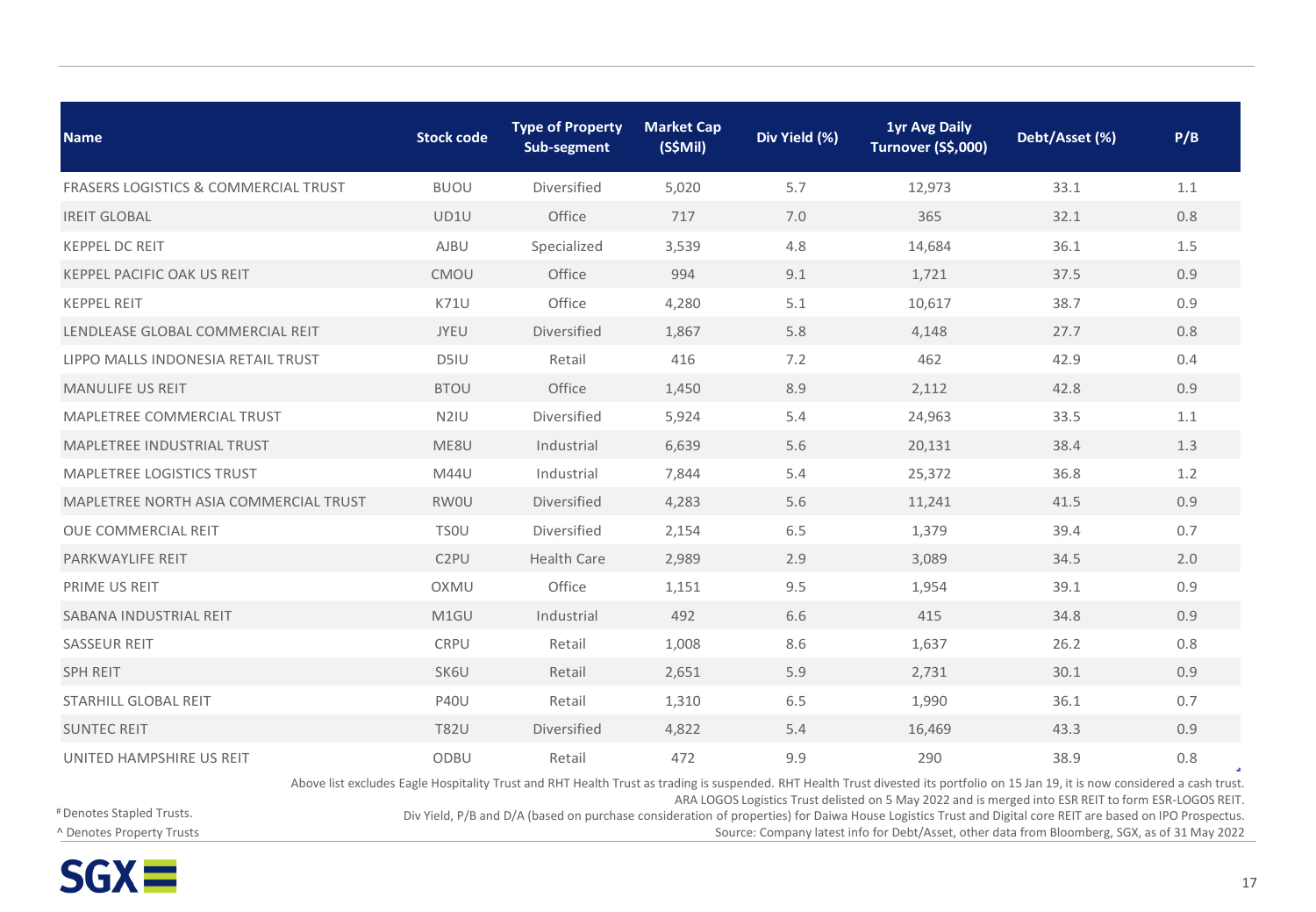## **SREITs & Property Trusts – Geographic Breakdown by Asset Portfolio**

| <b>Name</b>                            | <b>Singapore</b>         | <b>Hong</b><br><b>Kong</b> |      |      |    | China Malaysia Vietnam Indonesia | South<br><b>Korea</b>    | Japan | India          | <b>Rest of</b><br>Asia | <b>Australia</b> | <b>New</b>               | <b>United</b><br>Zealand Kingdom Europe | <b>Rest of</b> United    | <b>States</b> |
|----------------------------------------|--------------------------|----------------------------|------|------|----|----------------------------------|--------------------------|-------|----------------|------------------------|------------------|--------------------------|-----------------------------------------|--------------------------|---------------|
| ASCENDAS INDIA TRUST^                  |                          |                            |      |      |    |                                  |                          |       | 100%           |                        |                  |                          |                                         |                          |               |
| CAPITALAND INTEGRATED COMMERCIAL TRUST | 93%                      |                            |      |      |    |                                  |                          |       |                |                        | 3%               |                          |                                         | 4%                       |               |
| CAPITALAND CHINA TRUST                 |                          |                            | 100% |      |    |                                  |                          |       |                |                        |                  |                          |                                         |                          |               |
| <b>CROMWELL EUROPEAN REIT</b>          |                          |                            |      |      |    |                                  |                          |       |                |                        |                  |                          |                                         | 100%                     |               |
| FRASERS LOGISTICS & COMMERCIAL TRUST   | 10%                      |                            |      |      |    |                                  |                          |       |                |                        | 51%              |                          | 11%                                     | 28%                      |               |
| LENDLEASE GLOBAL COMMERCIAL REIT       | 70%                      |                            |      |      |    |                                  |                          |       |                |                        |                  |                          | $\overline{\phantom{a}}$                | 30%                      |               |
| MAPLETREE COMMERCIAL TRUST             | 100%                     |                            |      |      |    |                                  |                          |       |                |                        |                  |                          |                                         |                          |               |
| MAPLETREE NORTH ASIA COMMERCIAL TRUST  | $\overline{\phantom{a}}$ | 54%                        | 23%  |      |    |                                  | 3%                       | 20%   |                |                        |                  |                          |                                         |                          |               |
| OUE COMMERCIAL REIT                    | 90%                      |                            | 10%  |      |    |                                  |                          |       |                |                        |                  |                          |                                         |                          |               |
| <b>SUNTEC REIT</b>                     | 71%                      |                            |      |      |    |                                  |                          |       |                |                        | 17%              |                          | 12%                                     |                          |               |
| Average for Diversified (10)           | 72%                      | 54%                        | 44%  |      |    |                                  | 3%                       | 20%   | 100%           |                        | 24%              |                          | 12%                                     | 41%                      |               |
| <b>FIRST REIT</b>                      | 3%                       |                            |      |      |    | 75%                              | $\overline{\phantom{a}}$ | 22%   |                |                        |                  |                          |                                         |                          |               |
| PARKWAYLIFE REIT                       | 64.3%                    |                            |      | 0.3% |    | $\overline{\phantom{a}}$         | $\overline{\phantom{a}}$ | 35.4% |                |                        |                  |                          |                                         |                          |               |
| Average of Health Care (2)             | 33.5%                    |                            |      | 0.3% |    | 75%                              |                          | 28.7% |                |                        |                  |                          |                                         |                          |               |
| ARA US HOSPITALITY TRUST^#             |                          |                            |      |      |    |                                  |                          |       |                |                        |                  |                          |                                         |                          | 100%          |
| ASCOTT RESIDENCE TRUST^#               | 16%                      |                            | 4%   | 1%   | 3% | 1%                               | 2%                       | 19%   |                | 2%                     | 13%              | $\overline{a}$           | 7%                                      | 12%                      | 19%           |
| <b>CDL HOSPITALITY TRUSTS^#</b>        | 64%                      |                            |      |      |    |                                  |                          | 3%    |                | 5%                     | 3%               | 8%                       | 10%                                     | 8%                       |               |
| FAR EAST HOSPITALITY TRUST^#           | 100%                     |                            |      |      |    |                                  |                          |       |                |                        |                  |                          | $\overline{\phantom{a}}$                |                          |               |
| <b>FRASERS HOSPITALITY TRUST^#</b>     | 36%                      |                            |      | 5%   |    |                                  |                          | 8%    |                | $\overline{a}$         | 32%              | $\overline{\phantom{a}}$ | 14%                                     | 5%                       |               |
| <b>Average of Hospitality (5)</b>      | 54%                      |                            | 4%   | 3%   | 3% | 1%                               | 2%                       | 10%   | $\overline{a}$ | 3%                     | 16%              | 8%                       | 10%                                     | 8%                       | 59%           |
| AIMS APAC REIT                         | 60%                      |                            |      |      |    |                                  |                          |       |                | $\qquad \qquad -$      | 40%              |                          | $\overline{\phantom{a}}$                | $\overline{\phantom{a}}$ |               |
| <b>ASCENDAS REIT</b>                   | 61%                      |                            |      |      |    |                                  |                          |       |                |                        | 14%              |                          | 11%                                     |                          | 14%           |
| DAIWA HOUSE LOGISTICS TRUST            |                          |                            |      |      |    |                                  |                          | 100%  |                |                        |                  |                          |                                         |                          |               |
| EC WORLD REIT                          |                          |                            | 100% |      |    |                                  |                          |       |                |                        |                  |                          |                                         |                          |               |
| <b>ESR-LOGOS REIT</b>                  | 83%                      |                            |      |      |    |                                  |                          |       |                |                        | 17%              |                          |                                         |                          |               |
| <b>MAPLETREE INDUSTRIAL TRUST</b>      | 49%                      |                            |      |      |    |                                  |                          |       |                |                        |                  |                          |                                         |                          | 51%           |
| <b>MAPLETREE LOGISTICS TRUST</b>       | 20%                      | 22%                        | 22%  | 5%   | 3% |                                  | 8%                       | 12%   | 1%             |                        | 8%               |                          |                                         |                          |               |
| SABANA INDUSTRIAL REIT                 | 100%                     |                            |      |      |    |                                  |                          |       |                |                        |                  |                          |                                         |                          |               |
| Average of Industrial (8)              | 62%                      | 22%                        | 61%  | 5%   | 3% |                                  | 8%                       | 56%   |                |                        | 20%              |                          | 11%                                     |                          | 32%           |



# Denotes Stapled Trusts.

Note: Geographic breakdown percentages are rounded to a whole number. Trading is suspended for Eagle HTrust and RHT Health Trust, hence excluded from list above.

^ Denotes Property Trusts

ARA LOGOS Logistics Trust delisted on 5 May 2022 and is merged into ESR REIT to form ESR-LOGOS REIT. 18 Source: Company latest info for Geographical breakdown by portfolio value, other data from Bloomberg, SGX, as of 12 May 2022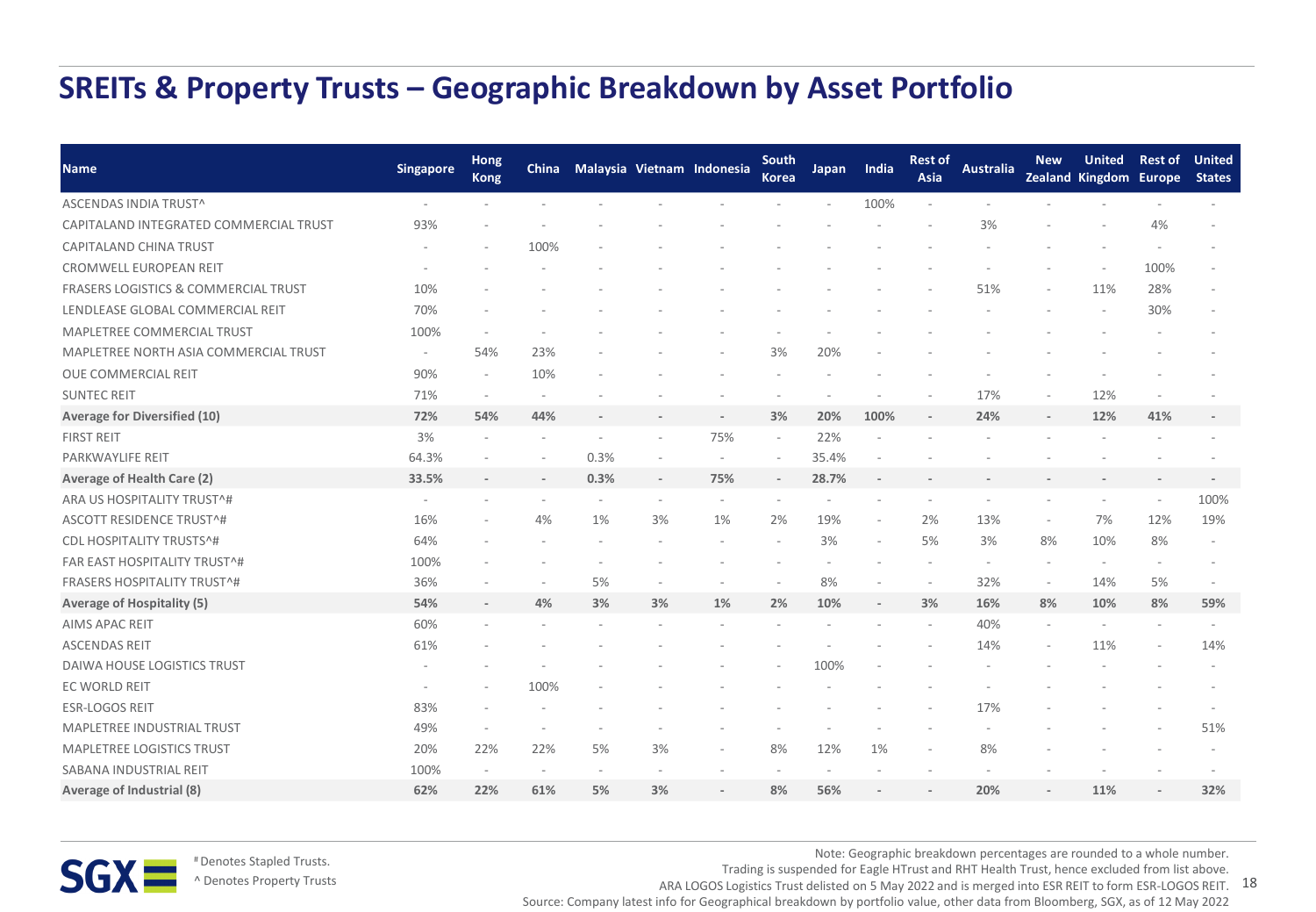| <b>Name</b>                        | <b>Singapore</b>         | <b>Hong</b><br><b>Kong</b> |                          |                          |                              | China Malaysia Vietnam Indonesia | South<br><b>Korea</b> | Japan | India | <b>Rest of</b><br>Asia | <b>Australia</b> | <b>New</b>               | <b>United</b><br>Zealand Kingdom Europe | <b>Rest of</b> | <b>United</b><br><b>States</b> |
|------------------------------------|--------------------------|----------------------------|--------------------------|--------------------------|------------------------------|----------------------------------|-----------------------|-------|-------|------------------------|------------------|--------------------------|-----------------------------------------|----------------|--------------------------------|
| <b>ELITE COMMERCIAL REIT</b>       |                          |                            |                          |                          |                              |                                  |                       |       |       |                        |                  |                          | 100%                                    |                |                                |
| <b>IREIT GLOBAL</b>                |                          |                            |                          |                          |                              |                                  |                       |       |       |                        |                  |                          |                                         | 100%           | $\overline{\phantom{a}}$       |
| <b>KEPPEL REIT</b>                 | 78%                      |                            |                          |                          |                              |                                  | 4%                    |       |       |                        | 18%              |                          |                                         |                |                                |
| KEPPEL PACIFIC OAK US REIT         | $\overline{\phantom{a}}$ |                            |                          |                          |                              |                                  |                       |       |       |                        |                  |                          |                                         |                | 100%                           |
| <b>MANULIFE US REIT</b>            |                          |                            |                          |                          |                              |                                  |                       |       |       |                        |                  |                          |                                         |                | 100%                           |
| PRIME US REIT                      |                          |                            |                          |                          |                              |                                  |                       |       |       |                        |                  |                          |                                         |                | 100%                           |
| Average of Office (6)              | 78%                      | $\overline{\phantom{a}}$   |                          |                          | $\qquad \qquad \blacksquare$ |                                  | 4%                    |       |       |                        | 18%              | $\overline{\phantom{a}}$ | 100%                                    | 100%           | 100%                           |
| <b>BHG RETAIL REIT</b>             | $\overline{\phantom{a}}$ | $\overline{\phantom{a}}$   | 100%                     | $\overline{\phantom{a}}$ |                              |                                  |                       |       |       |                        |                  |                          |                                         |                |                                |
| DASIN RETAIL TRUST^                | $\overline{\phantom{a}}$ | $\overline{\phantom{a}}$   | 100%                     |                          |                              |                                  |                       |       |       |                        |                  |                          |                                         |                |                                |
| <b>FRASERS CENTREPOINT TRUST</b>   | 100%                     |                            |                          |                          |                              |                                  |                       |       |       |                        |                  |                          |                                         |                |                                |
| LIPPO MALLS INDONESIA RETAIL TRUST |                          |                            |                          |                          |                              | 100%                             |                       |       |       |                        |                  |                          |                                         |                |                                |
| <b>SASSEUR REIT</b>                | $\overline{\phantom{a}}$ |                            | 100%                     |                          |                              |                                  |                       |       |       |                        |                  |                          |                                         |                |                                |
| <b>SPH REIT</b>                    | 80%                      |                            |                          |                          |                              |                                  |                       |       |       |                        | 20%              |                          |                                         |                |                                |
| STARHILL GLOBAL REIT               | 68%                      |                            | $\overline{\phantom{a}}$ | 15%                      |                              |                                  |                       |       |       | 3%                     | 15%              |                          |                                         |                |                                |
| UNITED HAMPSHIRE US REIT           | $\overline{\phantom{a}}$ |                            |                          |                          |                              |                                  |                       |       |       |                        |                  |                          |                                         |                | 100%                           |
| Average of Retail (8)              | 83%                      |                            | 100%                     | 15%                      | $\qquad \qquad \blacksquare$ | 100%                             |                       |       |       | 3%                     | 17%              |                          |                                         |                | 100%                           |
| <b>DIGITAL CORE REIT</b>           | $\overline{\phantom{a}}$ |                            |                          |                          |                              |                                  |                       |       |       |                        |                  |                          |                                         |                | 100%*                          |
| <b>KEPPEL DC REIT</b>              | 54%                      |                            | 4%                       | 1%                       |                              |                                  |                       |       |       |                        | 10%              | $\overline{\phantom{a}}$ | 6%                                      | 26%            | $\overline{\phantom{a}}$       |
| <b>Average of Specialized (2)</b>  | 54%                      | $\overline{\phantom{a}}$   | 4%                       | 1%                       | $\overline{\phantom{0}}$     |                                  |                       |       |       |                        | 10%              | $\overline{\phantom{a}}$ | 6%                                      | 26%            | 100%                           |

Note: Geographic breakdown percentages are rounded to a whole number. \*19% of Digital Core REIT portfolio is in Canada, North America. Trading is suspended for Eagle HTrust and RHT Health Trust, hence excluded from list above.

ARA LOGOS Logistics Trust delisted on 5 May 2022 and is merged into ESR REIT to form ESR-LOGOS REIT.

Source: Company latest info for Geographical breakdown by portfolio value, other data from Bloomberg, SGX, as of 12 May 2022

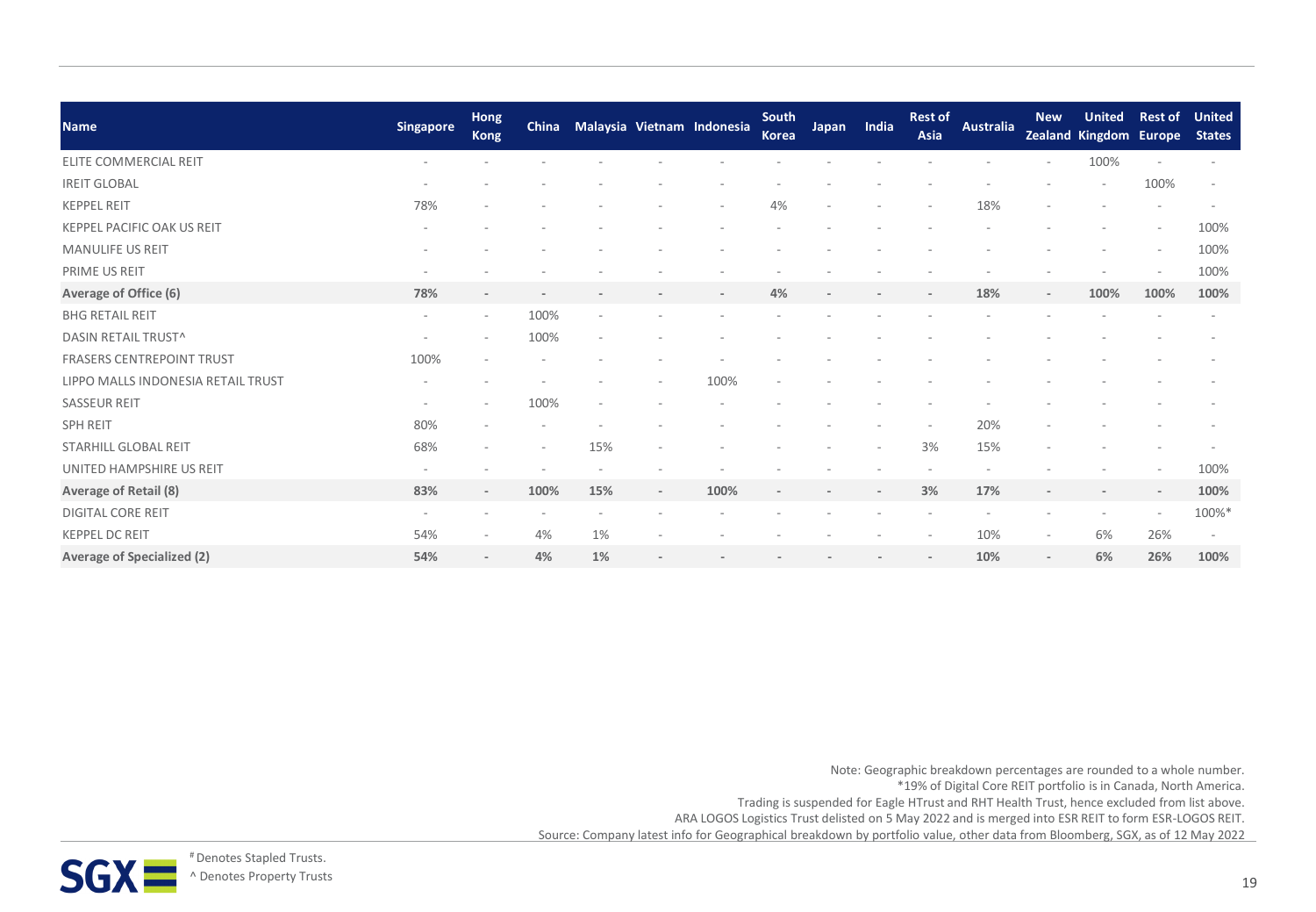

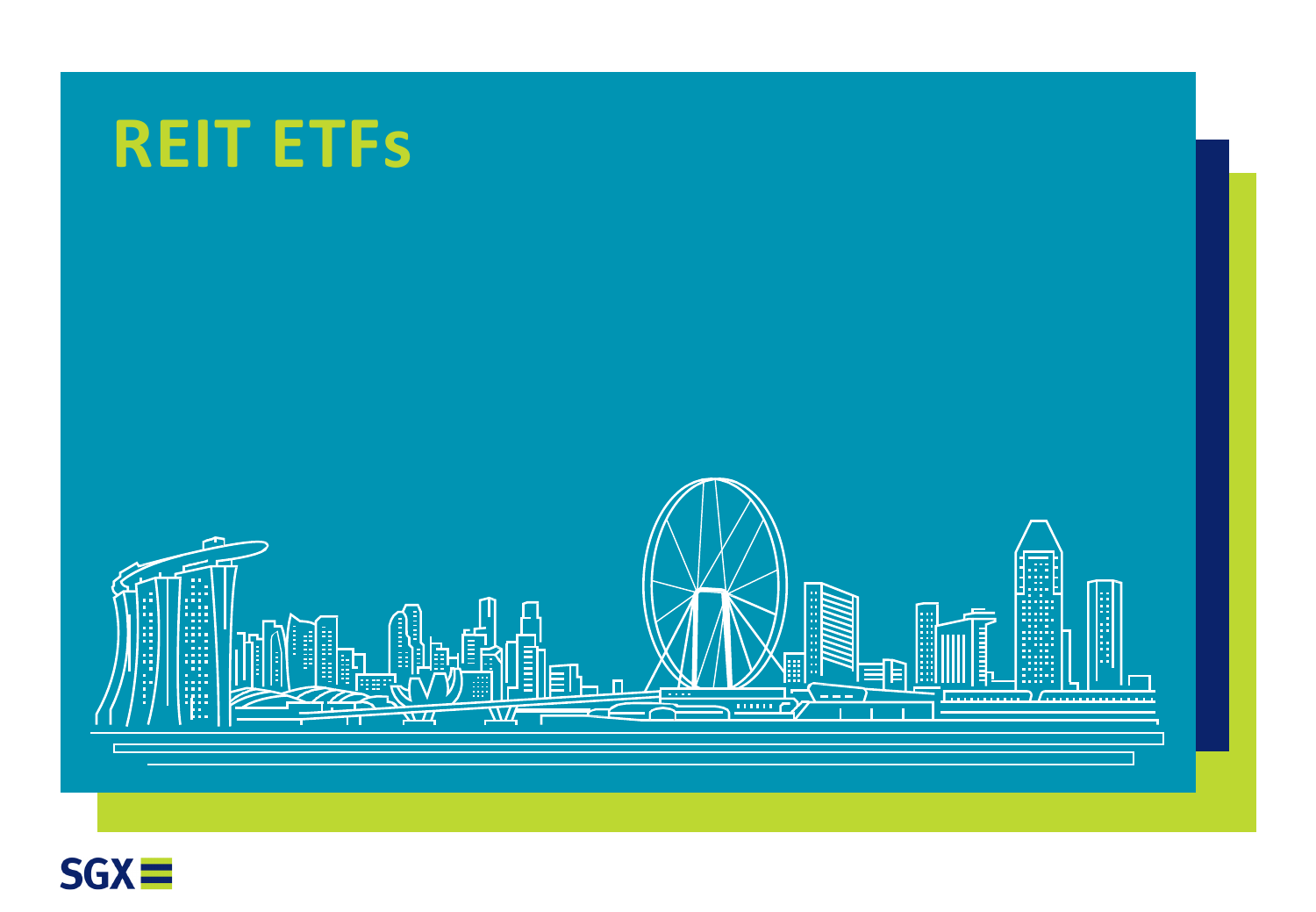# **Why REITs ETF**



## **Lower Execution Fees**

Convenience and lower cost of transacting once via ETF vs individual REITs

## **Tighter Bid-Ask Spreads**

Liquidity–spreads of Lion-Phillip S-REIT bid-ask spread 32bps, smaller than basket spread of 60bps.



## **Automatic Rebalancing**

REITs which become bigger and/or more liquid are included in the ETF over time. On rebalancing, profit is also taken on REITs which have appreciated in value.

## **Corporate Actions**

In a SREIT ETF, investors do not need to worry about corporate action (rights issue, stock splits etc.) as the ETF manager will make these decisions on behalf of unit holders.



# **Well-Diversified Portfolio**

## **Instant Diversification**

Instant diversification across various industries and geographical regions REITs via REITs ETFs.

## Example of industry breakdown for REITs ETF



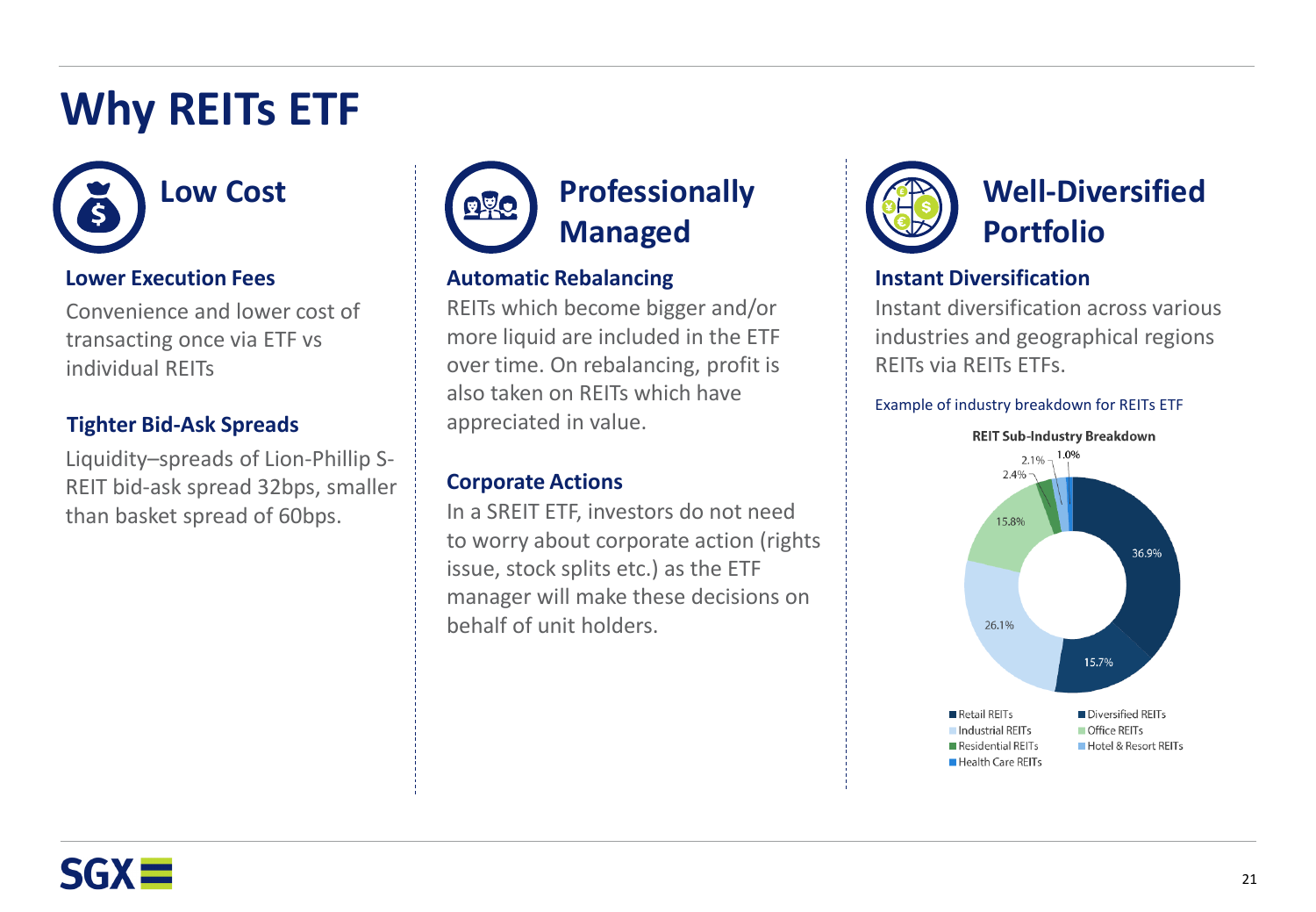# **Singapore Focused REITs ETFs offerings**







|                                                               | Lion-Phillip S-REIT ETF                                                                                                                                                                      | <b>CSOP iEdge S-REIT Leaders ETF</b>                                                                                                                                      |
|---------------------------------------------------------------|----------------------------------------------------------------------------------------------------------------------------------------------------------------------------------------------|---------------------------------------------------------------------------------------------------------------------------------------------------------------------------|
| <b>Benchmark</b>                                              | Morningstar <sup>®</sup> Singapore<br><b>REIT Yield Focus IndexSM</b>                                                                                                                        | iEdge S-REIT Leaders Index                                                                                                                                                |
| Geographical breakdown of Singapore: 100%<br>underlying REITS |                                                                                                                                                                                              | Singapore: 100%                                                                                                                                                           |
| <b>AUM</b>                                                    | S\$293mil                                                                                                                                                                                    | S\$75mil                                                                                                                                                                  |
| <b>Number of Holdings</b>                                     | 28                                                                                                                                                                                           | 28                                                                                                                                                                        |
| 12 Month<br>Dividend yield (%)                                | 4.93%                                                                                                                                                                                        | 4.16% (Index)                                                                                                                                                             |
| <b>Distribution Frequency</b>                                 | Semi-Annual                                                                                                                                                                                  | Semi-Annual                                                                                                                                                               |
| Average bid-ask spread                                        | 27 bps (SGD)                                                                                                                                                                                 | 50 bps(SGD) 70 bps(USD)                                                                                                                                                   |
| <b>Total Expense Ratio</b>                                    | $0.60\%$ p.a.                                                                                                                                                                                | $0.60\%$ p.a.                                                                                                                                                             |
| <b>Listing date</b>                                           | 30 <sup>th</sup> October 2017                                                                                                                                                                | 18th November 2021                                                                                                                                                        |
| <b>Stock code</b>                                             | CLR (SGD)                                                                                                                                                                                    | SRT (SGD)<br>SRU (USD)                                                                                                                                                    |
| <b>Bloomberg code</b>                                         | <b>SREITS SP</b>                                                                                                                                                                             | SRT SP (SGD)<br>SRU SP (USD)                                                                                                                                              |
| <b>Top 5 Constituents</b>                                     | CapitaLand Integrated Comm Trust<br>$\bullet$<br><b>Frasers Centrepoint Trust</b><br>$\bullet$<br>Mapletree Industrial Trust<br>Keppel DC REIT<br>۰<br>Ascendas Real Estate Investment Trust | • Capitaland Integrated Commercial<br>Ascendas Real Estate Investment Trust<br>Mapletree Logistics Trust<br>Mapletree Industrial Trust<br>۰<br>Mapletree Commercial Trust |
| <b>Issuer Website</b>                                         | <b>Lion-Phillip S-REIT ETF</b>                                                                                                                                                               | <b>CSOP iEdge S-REIT Leaders ETF</b>                                                                                                                                      |



Source: Bloomberg, SGX & ETF Manager's websites, as of 31 May 2022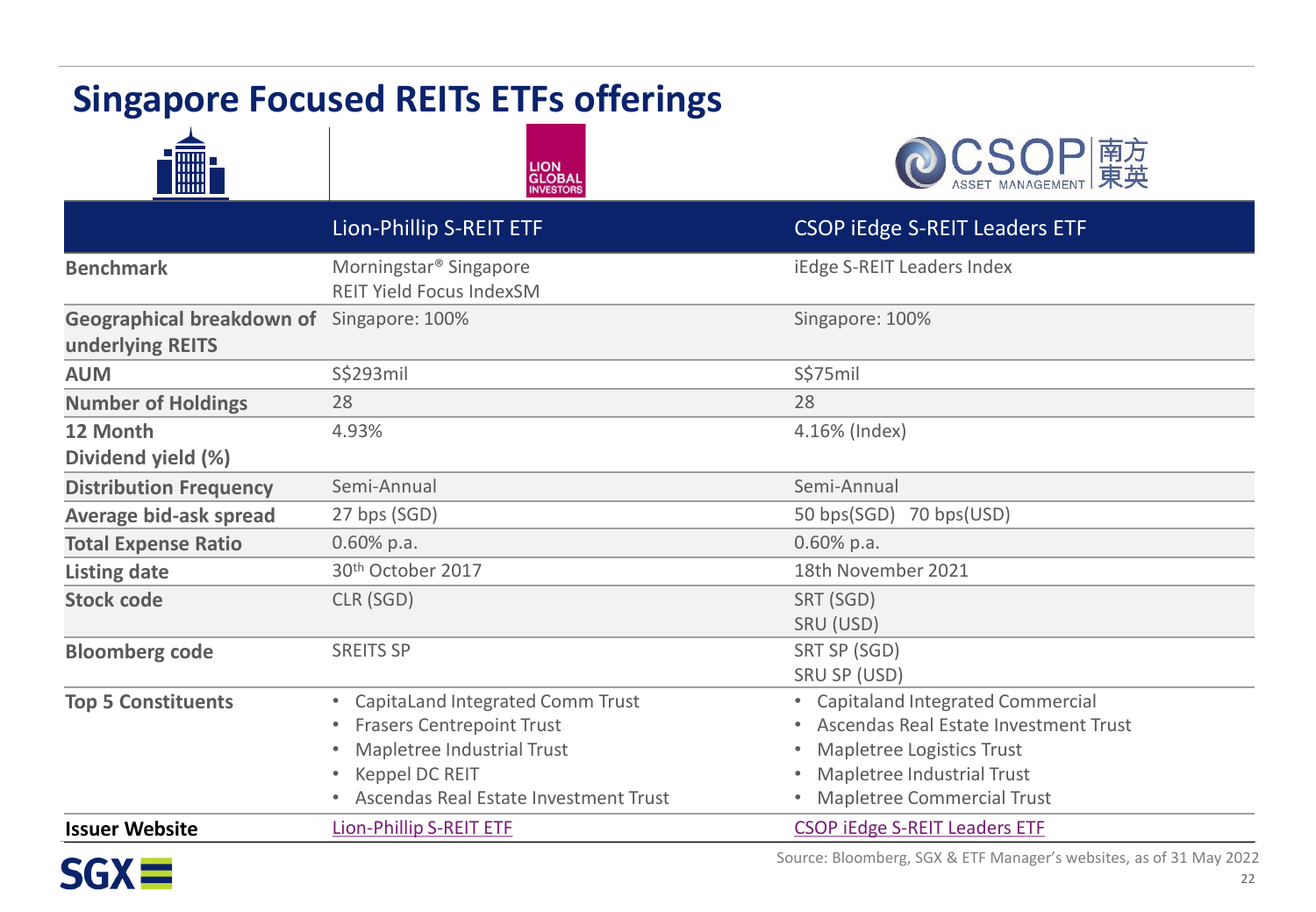| <b>REITs ETFs offering instant diversification across geographical regions</b> |                                                                                                                                                  |                                                                                                          |                                                                                                                 |  |  |  |  |
|--------------------------------------------------------------------------------|--------------------------------------------------------------------------------------------------------------------------------------------------|----------------------------------------------------------------------------------------------------------|-----------------------------------------------------------------------------------------------------------------|--|--|--|--|
| <b>THE</b>                                                                     | nikko am<br><b>Nikko Asset Management</b>                                                                                                        | PhillipCapital<br>Your Partner In Finance                                                                | <b>HHUOB</b> Asset                                                                                              |  |  |  |  |
|                                                                                | NikkoAM-StraitsTrading Asia<br>Ex Japan REIT ETF                                                                                                 | Phillip SGX APAC Dividend<br><b>Leaders REIT ETF</b>                                                     | <b>UOB Asia Pacific (APAC) Green</b><br><b>REIT ETF</b>                                                         |  |  |  |  |
| <b>Benchmark</b>                                                               | FTSE EPRA Nareit Asia ex Japan<br>Net Total Return REIT Index                                                                                    | iEdge APAC ex Japan Dividend Leaders<br><b>REIT Index</b>                                                | iEdge-UOB APAC Yield Focus Green REIT<br>Index                                                                  |  |  |  |  |
| Geographical breakdown Singapore: 75%<br>of underlying REITS                   | Malaysia: 2%<br>Hong Kong: 16% South Korea: 1%<br>India: 5%<br>Philippines: 1%                                                                   | Australia: 52%<br>Singapore: 34%<br>Hong Kong: 11%                                                       | Japan: 40%<br>Australia: 37%<br>Hong Kong: 8% Singapore: 15%                                                    |  |  |  |  |
| <b>AUM</b>                                                                     | S\$362mil                                                                                                                                        | <b>S\$18mil</b>                                                                                          | S\$79mil                                                                                                        |  |  |  |  |
| <b>Number of Holdings</b>                                                      | 41                                                                                                                                               | 30                                                                                                       | 50                                                                                                              |  |  |  |  |
| 12 Month<br>Dividend yield (%)                                                 | 4.66%                                                                                                                                            | 3.12%                                                                                                    | 1.06% (Index)                                                                                                   |  |  |  |  |
| <b>Distribution Frequency</b>                                                  | Quarterly                                                                                                                                        | Semi-Annual                                                                                              | Quarterly                                                                                                       |  |  |  |  |
| Average bid-ask spread                                                         | 34 bps (SGD) 53 bps (USD)                                                                                                                        | 119 bps (SGD) 117 bps (USD)                                                                              | 51 bps (SGD) 89 bps (USD)                                                                                       |  |  |  |  |
| <b>Total Expense Ratio</b>                                                     | $0.60\%$ p.a.                                                                                                                                    | $0.65%$ p.a.                                                                                             | Up to 2% p.a.                                                                                                   |  |  |  |  |
| <b>Listing date</b>                                                            | 29th March 2017                                                                                                                                  | 20 <sup>th</sup> October 2016                                                                            | 23rd November 2021                                                                                              |  |  |  |  |
| <b>Stock code</b>                                                              | CFA (SGD) and COI (USD)                                                                                                                          | BYJ (SGD) and BYI (USD)                                                                                  | GRN (SGD) GRE (USD)                                                                                             |  |  |  |  |
| <b>Bloomberg code</b>                                                          | AXJREIT SP (SGD) AXJREUS SP (USD) PAREITS SP (SGD) PAREIT SP (USD)                                                                               |                                                                                                          | GRN SP (SGD) GRE SP (USD)                                                                                       |  |  |  |  |
| <b>Top 5 Constituents</b>                                                      | • Link REIT<br>CapitaLand Integrated Comercial .<br><b>Ascendas REIT</b><br>Mapletree Logistics Trust<br>Mapletree Industrial Trust<br>$\bullet$ | Link REIT<br><b>GPT Group</b><br>Dexus<br><b>Stockland Corp Ltd</b><br><b>Ascendas REIT</b><br>$\bullet$ | • Nippon Building Fund Inc<br>Japan REIT<br>Link REIT<br>Dexus/AU<br><b>Scentre Group</b>                       |  |  |  |  |
| <b>Issuer Website</b>                                                          |                                                                                                                                                  |                                                                                                          | NikkoAM-ST Asia Ex Japan REIT ETF Phillip SGX APAC Dividend Leaders REIT UOB Asia Pacific (APAC) Green REIT ETF |  |  |  |  |